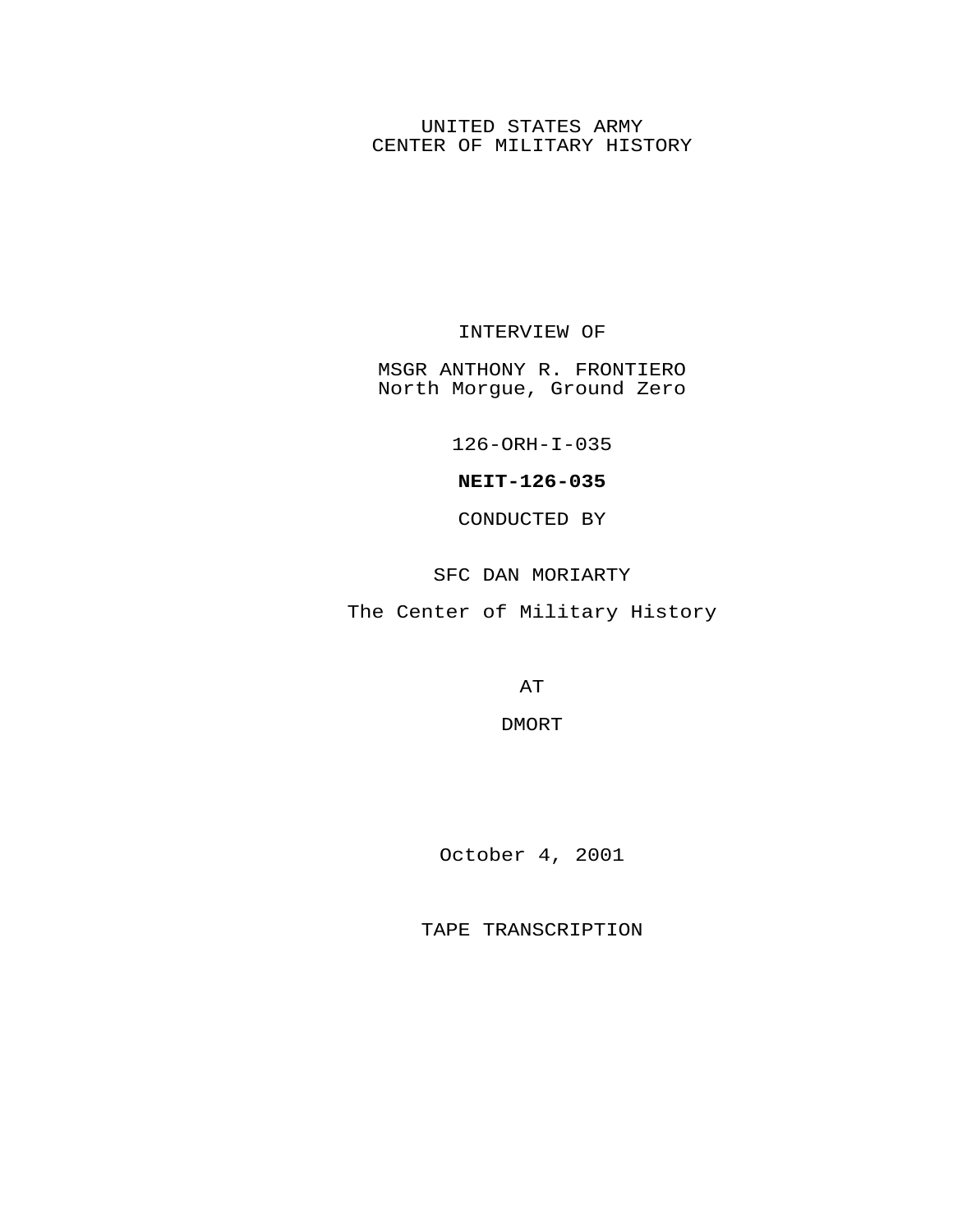P R O C E E D I N G S **SFC MORIARTY**: (Inaudible) and **SGT DELUCA**: SGT Joseph Deluca from the 126th Military History. **SFC MORIARTY**: And this interview is taking place at -- this is the North Morgue? **MSGR FRONTIERO**: I'm not sure what you'd call it. It's the only one I know. **SFC MORIARTY**: Okay. Well, there's two. There's north and south. This is the north, right outside of what were formerly the World Trade Center towers. **MSGR FRONTIERO**: The World Financial Center. **SFC MORIARTY**: Oh, we're right outside the World Financial Center? **MSGR FRONTIERO**: Right. **SFC MORIARTY**: And this interview is with Monsignor **MSGR FRONTIERO**: Anthony Frontiero. **SFC MORIARTY**: Would you spell your name phonetically? **MSGR FRONTIERO**: F-r-o-n-t-i-e-r-o.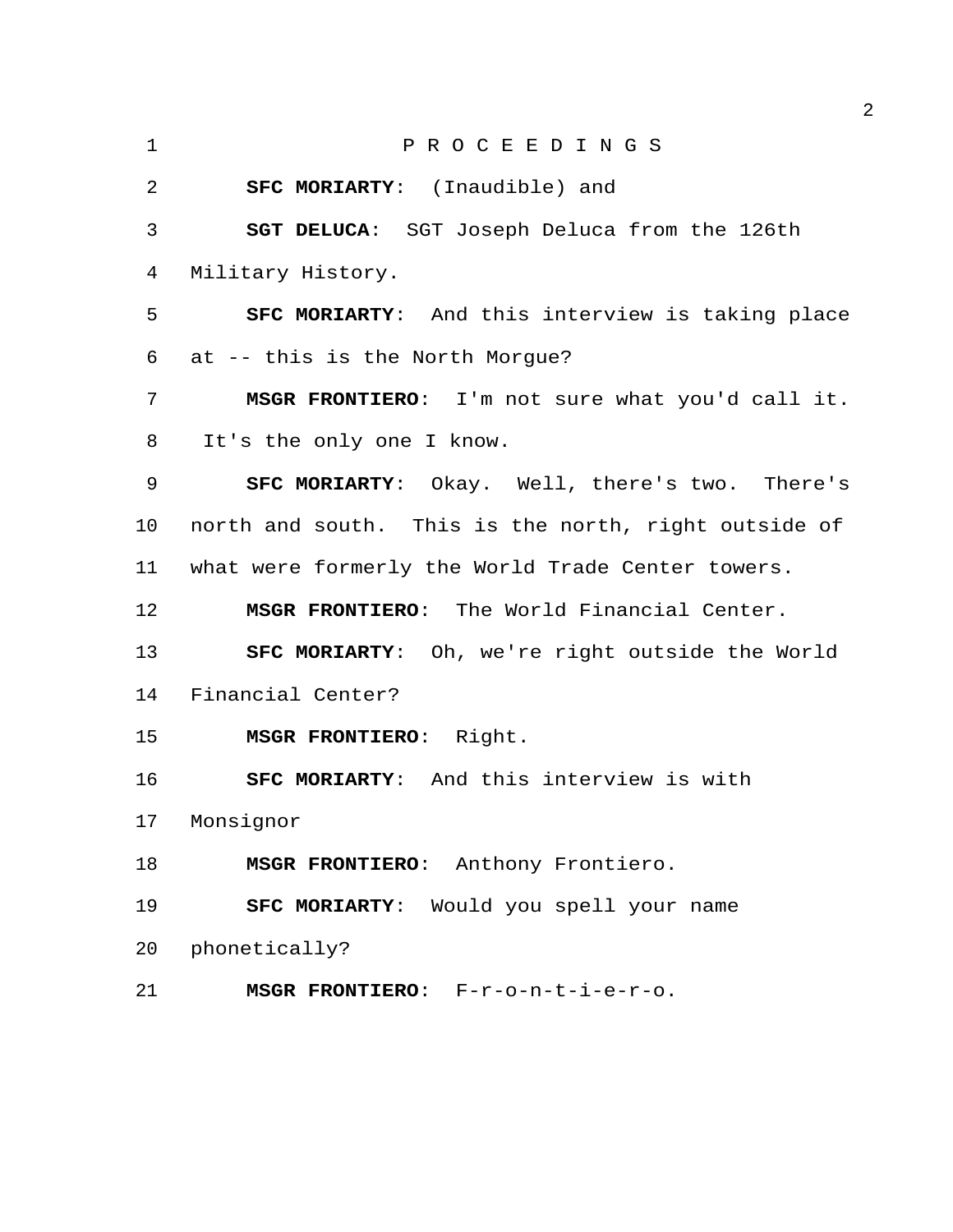**SFC MORIARTY**: Okay. Now for the legal

 disclaimer. I understand that the tape and transcripts resulting from this oral history will belong to the U.S. Army to be used in any manner deemed in the best interest of the U.S. Army, as determined by the Chief of Military History. I understand it's subject to security classification restrictions, I will be given an opportunity to review the resulting transcript in order to clarify or expand my original thoughts. The Army will provide me with a copy of the edited transcript for my own use subject to classification restrictions.

Do you have any conditions you --

**MSGR FRONTIERO**: No.

 **SFC MORIARTY**: And if at any point you do, we can come back to this.

**MSGR FRONTIERO**: Oh, yes.

**SFC MORIARTY**: Okay. Could you put your name

here?

**MSGR FRONTIERO**: Sure.

**SFC MORIARTY**: I was wondering what the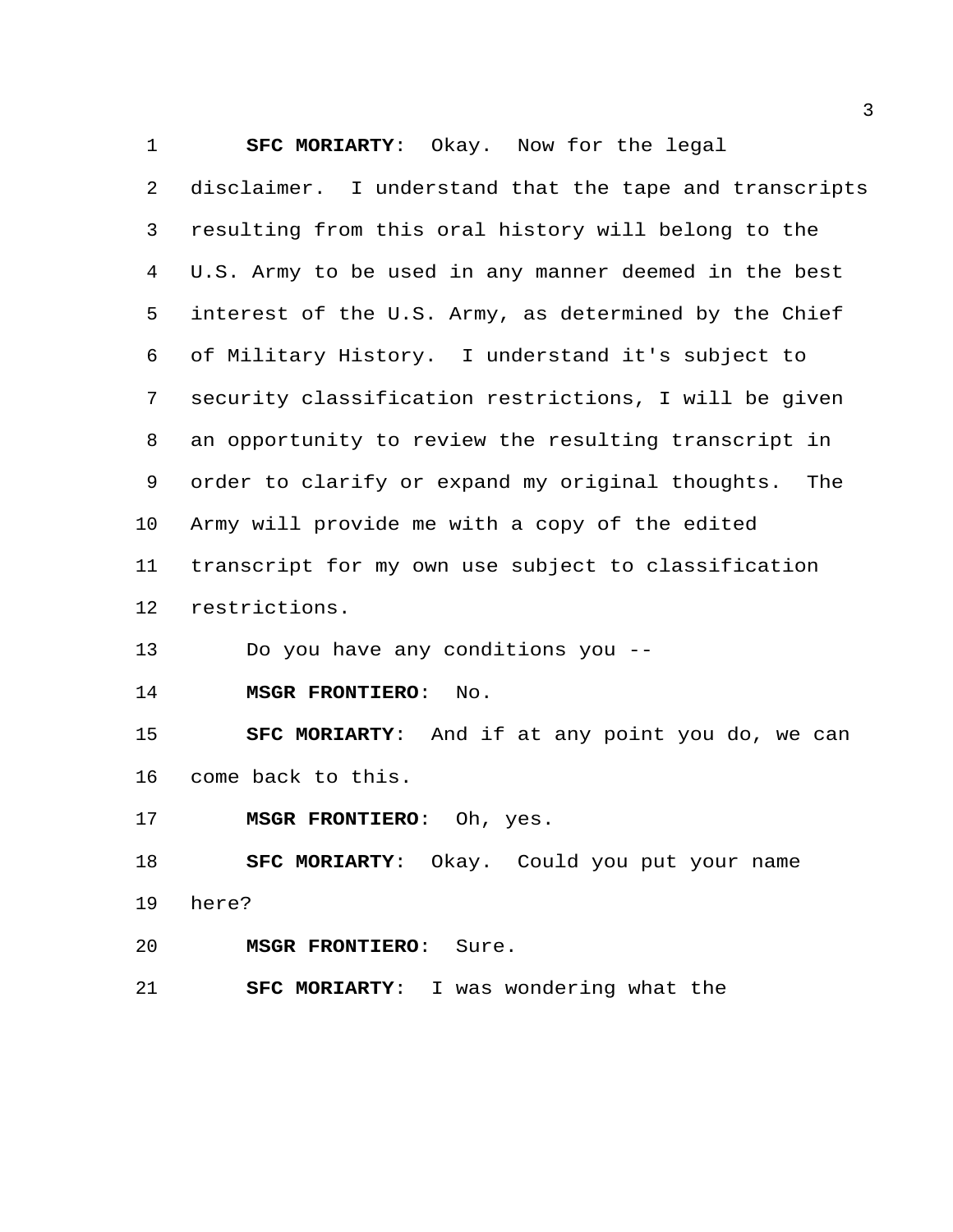abbreviation for Monsignor was.

 **MSGR FRONTIERO**: It's okay if I abbreviate it, right?

 **SFC MORIARTY**: Yeah. Not a problem. And your duty station is -- you're assigned to the World -- **MSGR FRONTIERO**: The United Nations Embassy. **SFC MORIARTY**: Okay. If you could just sort of squeeze that in there.

**MSGR FRONTIERO**: Okay. Right here?

**SFC MORIARTY**: Yeah.

**MSGR FRONTIERO**: Okay.

**SGT DELUCA**: So do you have diplomatic status?

**MSGR FRONTIERO**: Only in the United Nations but

no, I don't have a diplomatic passport.

**SGT DELUCA**: Well, you don't need it.

**MSGR FRONTIERO**: No.

 **SFC MORIARTY**: And if you have no conditions, you initial there.

**MSGR FRONTIERO**: None. And sign?

 **SFC MORIARTY**: And sign right here and date it there.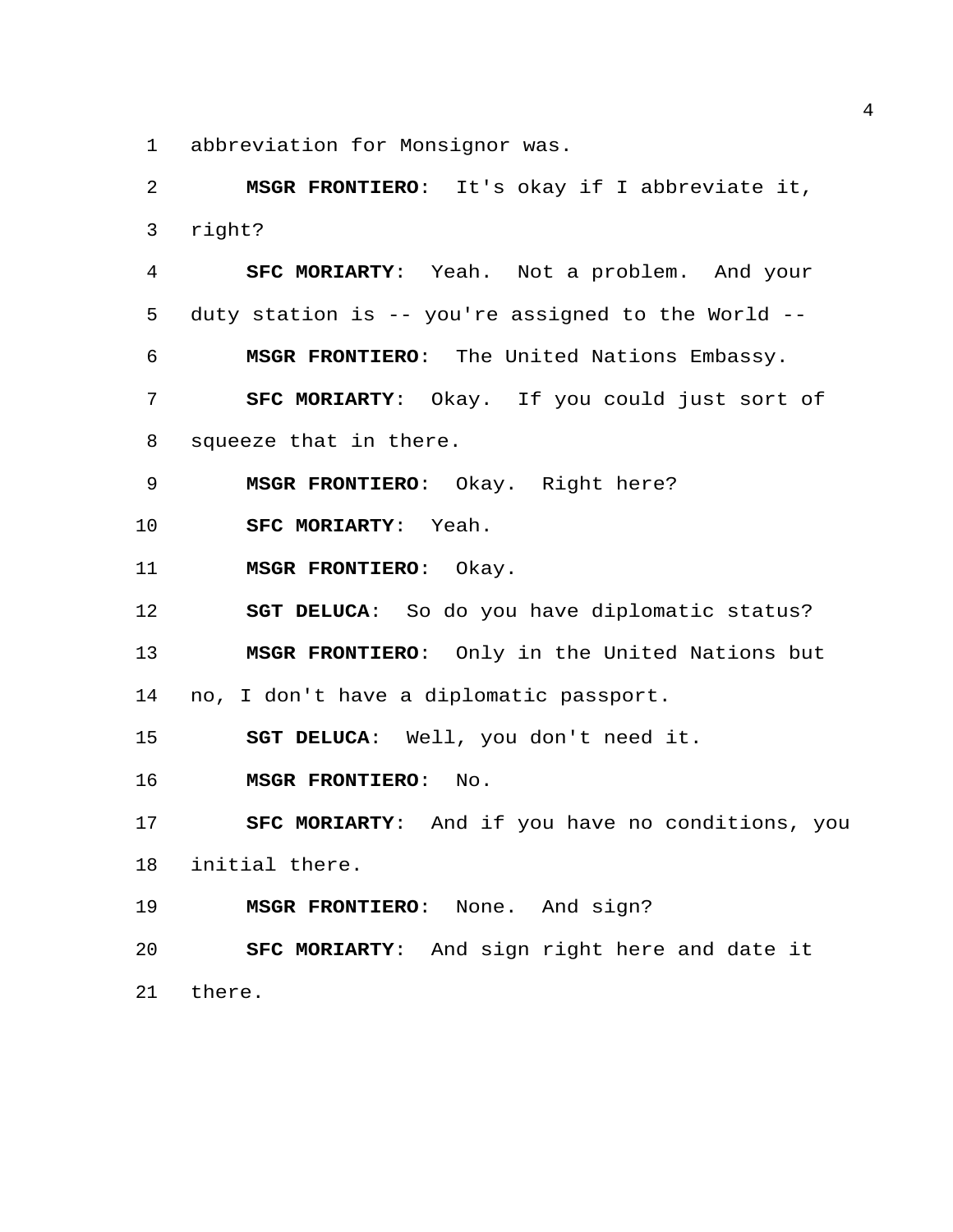**MSGR FRONTIERO**: Okay.

(Recess.)

**SFC MORIARTY**: You were just called away.

**MSGR FRONTIERO**: Right.

**SFC MORIARTY**: And a family came down?

 **MSGR FRONTIERO**: No. Actually the workers found a black bag, a duffel bag with some material in it and they thought there were some body parts attached to it, but they found nothing. That was what I was --

**SFC MORIARTY**: Okay.

 **MSGR FRONTIERO**: You need me? Yes, they do need me.

 **SFC MORIARTY**: Okay. That's not a problem. We'll wait.

(Recess.)

 **MSGR FRONTIERO**: It probably belonged to one of the firefighters. It was a duffel bag with tools in it and they thought that there still may be some kind of body part attached to it or somewhere around it, but they're searching it now, but they don't think there's any -- they're calling the remains bio. If they see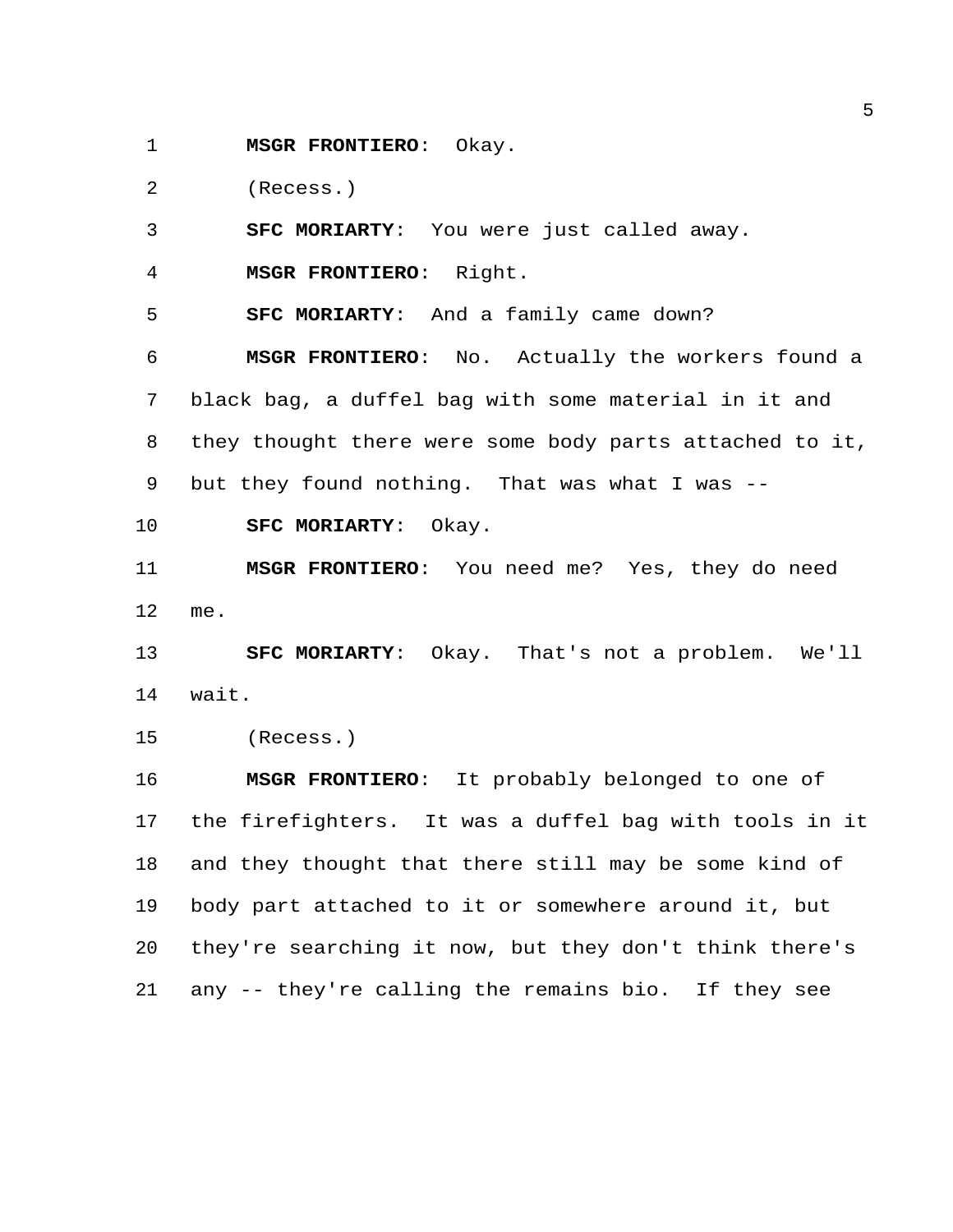there's bio there, that means body part. So at the moment we'll just wait until they call me again. **SFC MORIARTY**: Okay. Now, is that a routine

practice?

 **MSGR FRONTIERO**: Yes. What happens here is that they bring in the bodies or the body parts, as it were, and typically what happens is if a body is recovered or a body part and it's identifiable as a police officer or a firefighter, everyone that's here in uniform goes down to the site, they drape the remains in an American flag and they have a procession here, like a funeral procession. They treat everyone with such dignity and care, you know, particularly if they're a firefighter or a police officer.

 And then what happens is they bring the body or the part -- the remains into the next tent and they identify it to the best knowledge that they can, if it's possible. They do a sample for DNA and then the priest is called in to bless the remains.

 **SGT DELUCA**: And do you give them like last rites or --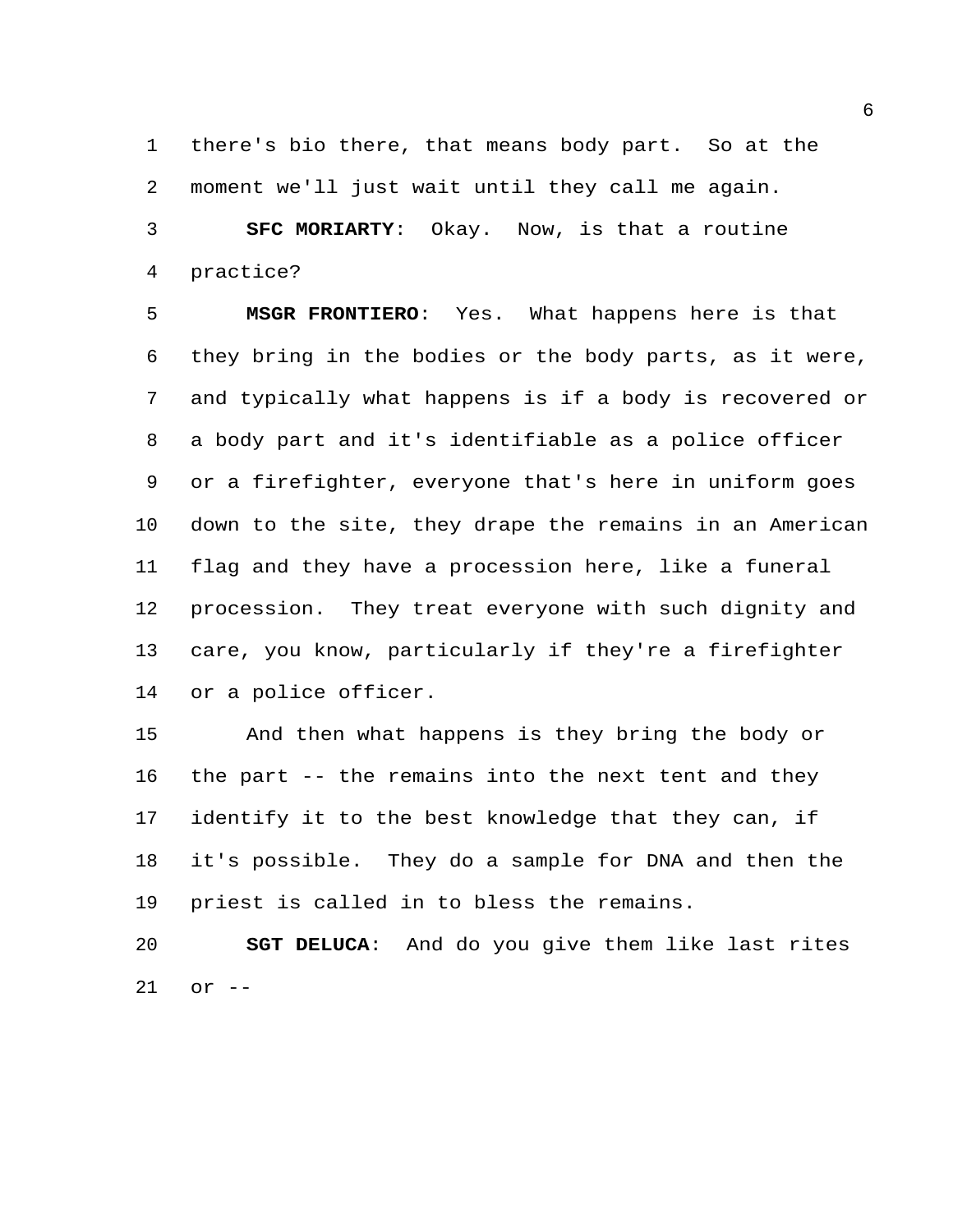**MSGR FRONTIERO**: No. We do not give last rites because we can only give last rites for a person who is alive.

**SGT DELUCA**: Oh. I didn't know that.

 **MSGR FRONTIERO**: We do a blessing, prayers for the dead and we bless the remains but we do not give the sacrament of last rites. You cannot do that after a person has died.

**SGT DELUCA**: I didn't realize that.

 **SFC MORIARTY**: Now, the other thing -- earlier you had said that maybe it was a family coming down and you were going to pray with them.

**MSGR FRONTIERO**: Right.

 **SFC MORIARTY**: Is that also what's happening here? **MSGR FRONTIERO**: The families don't come here to this point. Before, when I went to the hospital and early on I stopped at the armory to be with those people because in the immediate -- immediately after the incident, they were gathering in hospitals, the armory, especially if their loved ones were missing. **SGT DELUCA**: That's the Park Avenue Armory?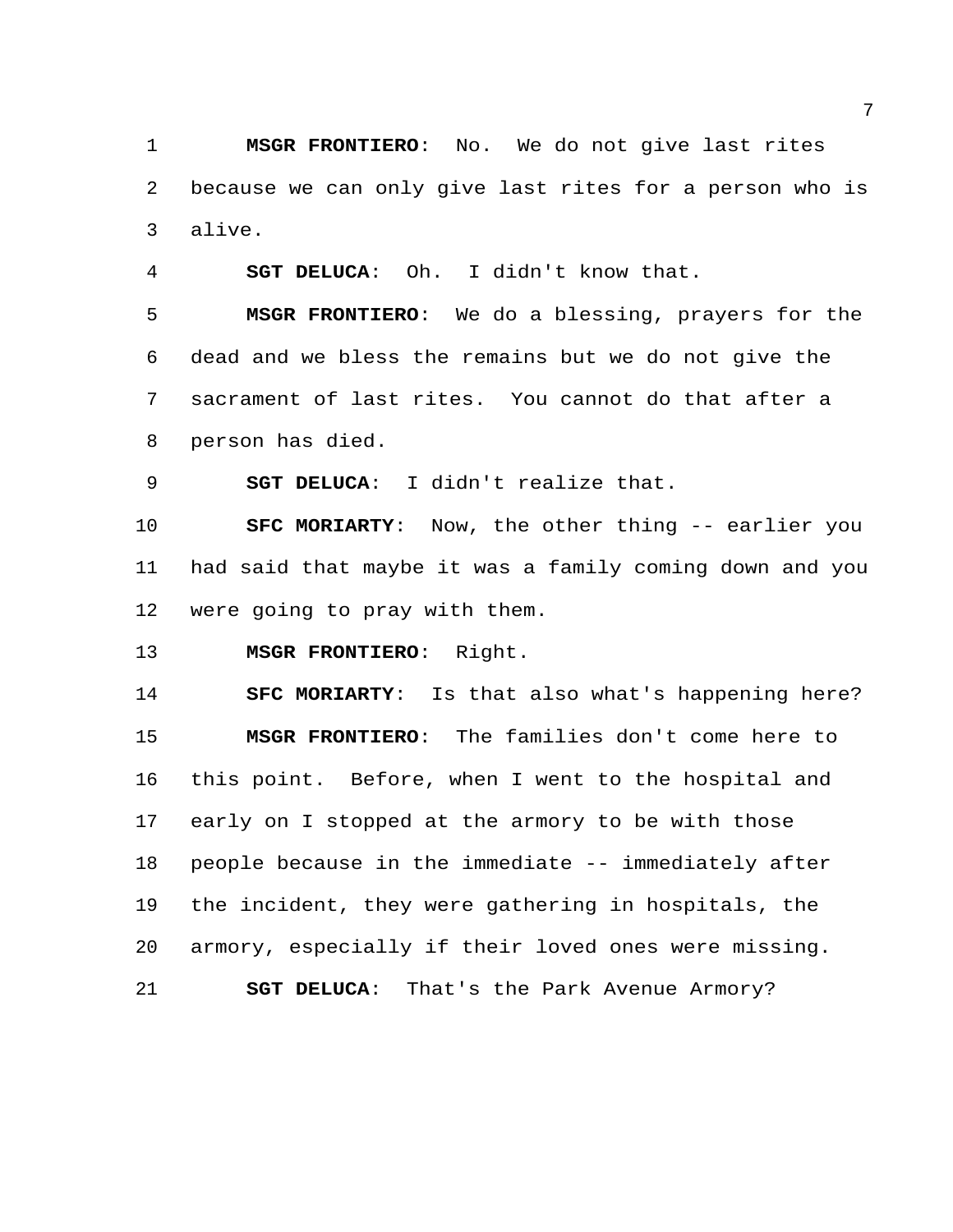**MSGR FRONTIERO**: Right. Exactly. So I went there one day and spent a few hours there with the people and so forth, just to talk and pray with them as they waited. Here it's a little bit different. We're waiting to receive and bless the body remains. And there are times when it's more busy than others, naturally. Like this morning they -- I was told they found quite a few body parts that they were bringing in, so it was quite busy this morning here for the priest on duty. The priests are rotating every six hours here. **SFC MORIARTY**: Really? **MSGR FRONTIERO**: Two priests every six hours. **SGT DELUCA**: Now, you're all volunteers? **MSGR FRONTIERO**: Yes. This is Father -- Father Paul has come from Rochester, New York. **SGT DELUCA**: How are you doing, Father? **FATHER PAUL**: Good. **SGT DELUCA**: You came all the way down from Rochester?

**FATHER PAUL**: I did. I came down today.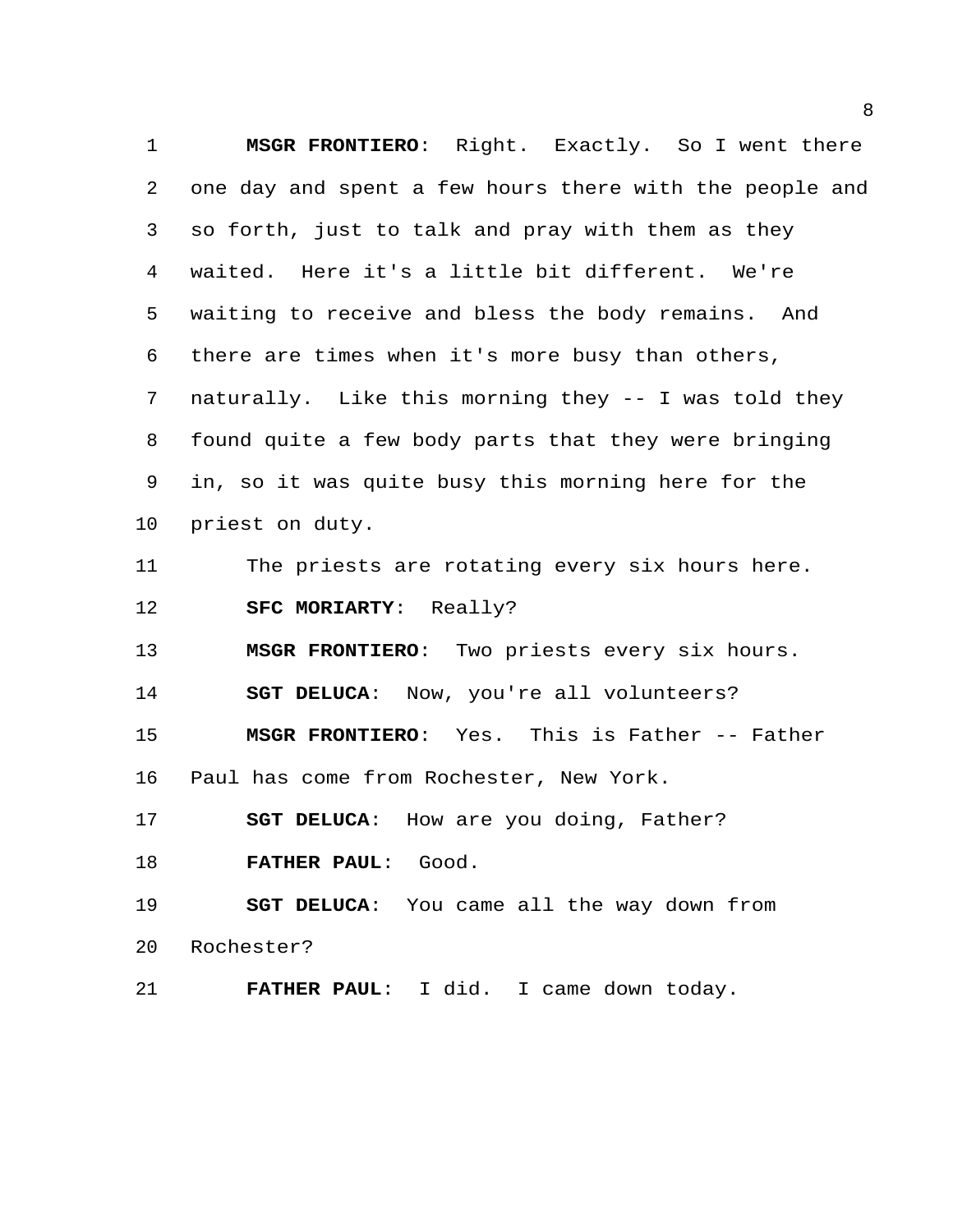**MSGR FRONTIERO**: That's Dan and that's Joe.

**SFC MORIARTY**: Pleasure to meet you, sir.

 **MSGR FRONTIERO**: Father Paul is going to be here for four days. He's a retired priest and is volunteering his time to help here and so we're a team and we came down at 6:00 and then we'll leave at midnight.

**SFC MORIARTY**: And another team --

 **MSGR FRONTIERO**: Another team will come in. 24 hours a day there's always -- there are two priests.

 **SFC MORIARTY**: And how about Rabbis and ministers? Are they also involved in this or --

**MSGR FRONTIERO**: I'm not sure.

 **FATHER PAUL**: I'm not sure, either, but I would imagine so.

 **MSGR FRONTIERO**: I think, though, that if they're really kind of glad that the Catholic priests are here only because we wear identifiable signs, the Roman collar. I mean, in other religious traditions where they wouldn't have this, they're not as visible and so forth. But they like that sign. They were telling us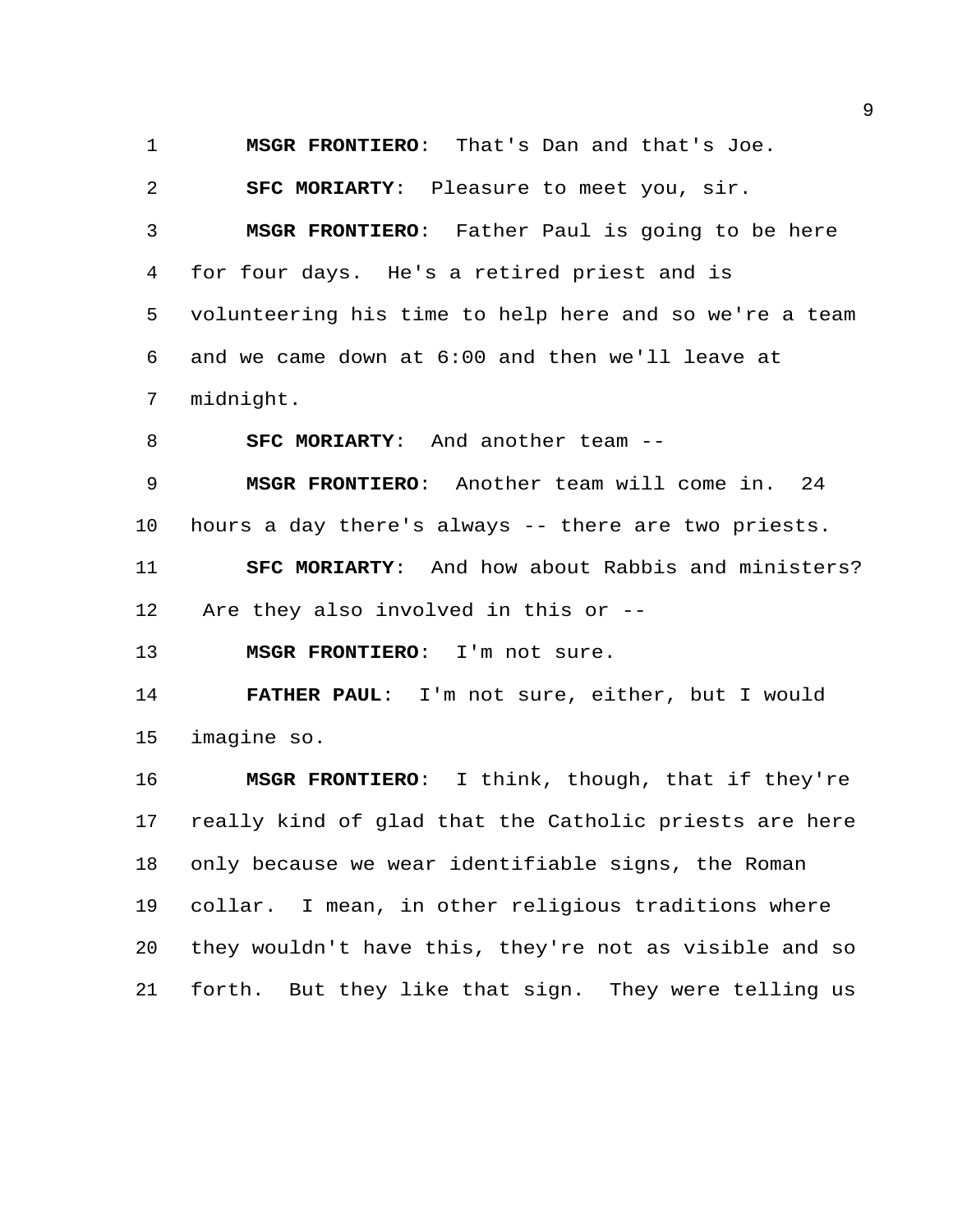today during the briefing that it really is a

 consolation to see us and that's why they encourage us to walk around.

 So Father Paul just went for a walk and then later on I'll go for a walk.

 **SFC MORIARTY**: Now do people on the site approach you and talk to you while you're out there?

 **FATHER PAUL**: I go up to them and if they want to talk, they come up.

 **SGT DELUCA**: How about you? Now, you were here the first day --

**MSGR FRONTIERO**: But even -- well, let me see.

 Shortly afterwards. And I spent a lot of time at the hospital and went to the armory the one afternoon. The Lennox Hill Hospital (phonetic) next to the place where I live.

**SFC MORIARTY**: Right.

 **MSGR FRONTIERO**: And the -- I have noticed that a lot of the workers here come up and say thank you for being here. Just a couple of guys, before you came here, very appreciative, and said thank you so much, it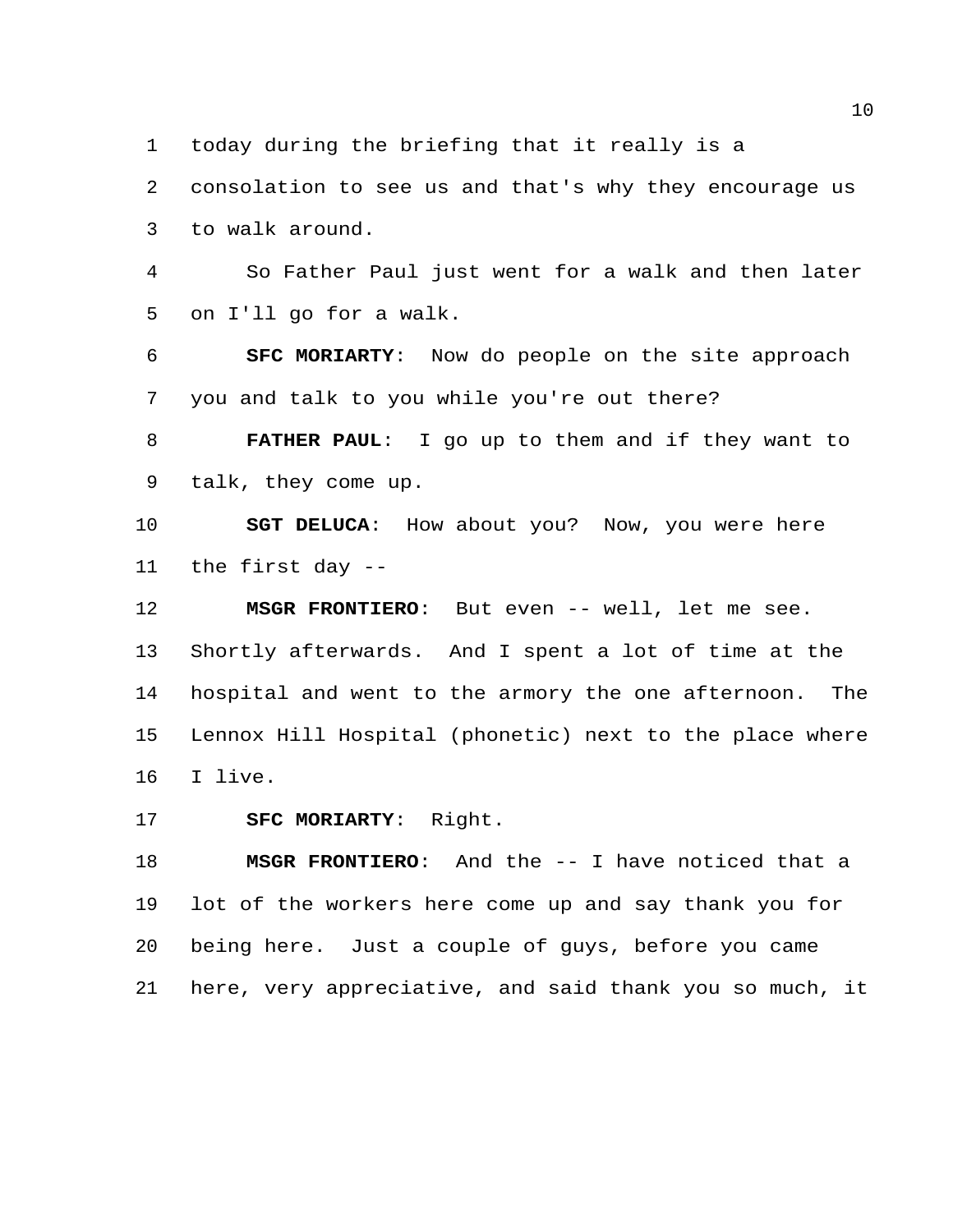means a lot that we see the priests here. And so that's gratifying. Although we're more glad that you guys are here, really, and that they're here to do this work because that really is the more important.

 **SGT DELUCA**: That happened to me the other night at our hotel. There were a couple of firefighters. They must have just had a meeting. They were from Ladder 30. You know, they had the patch on. And as I'm walking by, one of them reached out and grabbed me around the shoulder and said thanks for being here.

 And, you know, I feel like so inadequate because those are the guys that go to the front line, you know. We're down here in support, you know, and our job is to collect and document so that, you know, hopefully this never happens again but if it does, there's an institutional knowledge.

 Now, that institutional knowledge from your (inaudible) -- now, when abouts -- how did you find out about this so that you can volunteer to come here? **MSGR FRONTIERO**: As soon as the terrorist attack happened, shortly thereafter, I think three days later,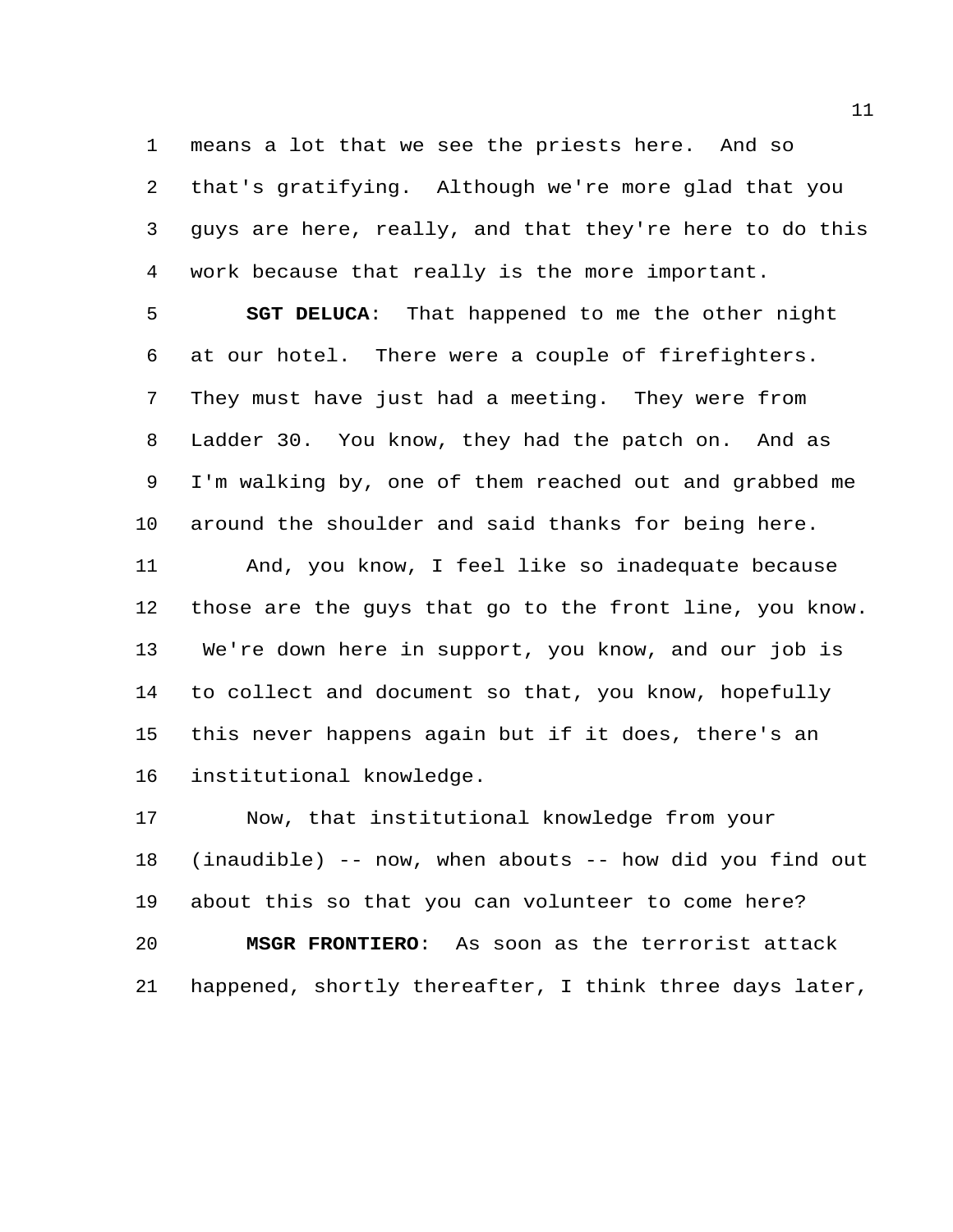we got a fax from the Archdiocese of New York. All the priests in the area. I don't know if you did up in Rochester.

**FATHER PAUL**: No. No.

 **MSGR FRONTIERO**: But we did here, those of us -- said an urgent appeal that you volunteer your time to go to the hospitals and the armory and also call the Archdiocese to volunteer for morgue duty down at the site. And actually, they had an excellent response from the clergy because I would have liked to have done this more often so far but there's a good number of guys that are just willing to come down. And 24 hours a day there's always two Catholic priests here. So that's really great. And that's how I got involved in it, because of this urgent appeal that came out to all the clergy.

 **SFC MORIARTY**: Have you been over to the family center at all?

 **MSGR FRONTIERO**: No, I have not been to the family center.

**SFC MORIARTY**: Do you know if there's other clergy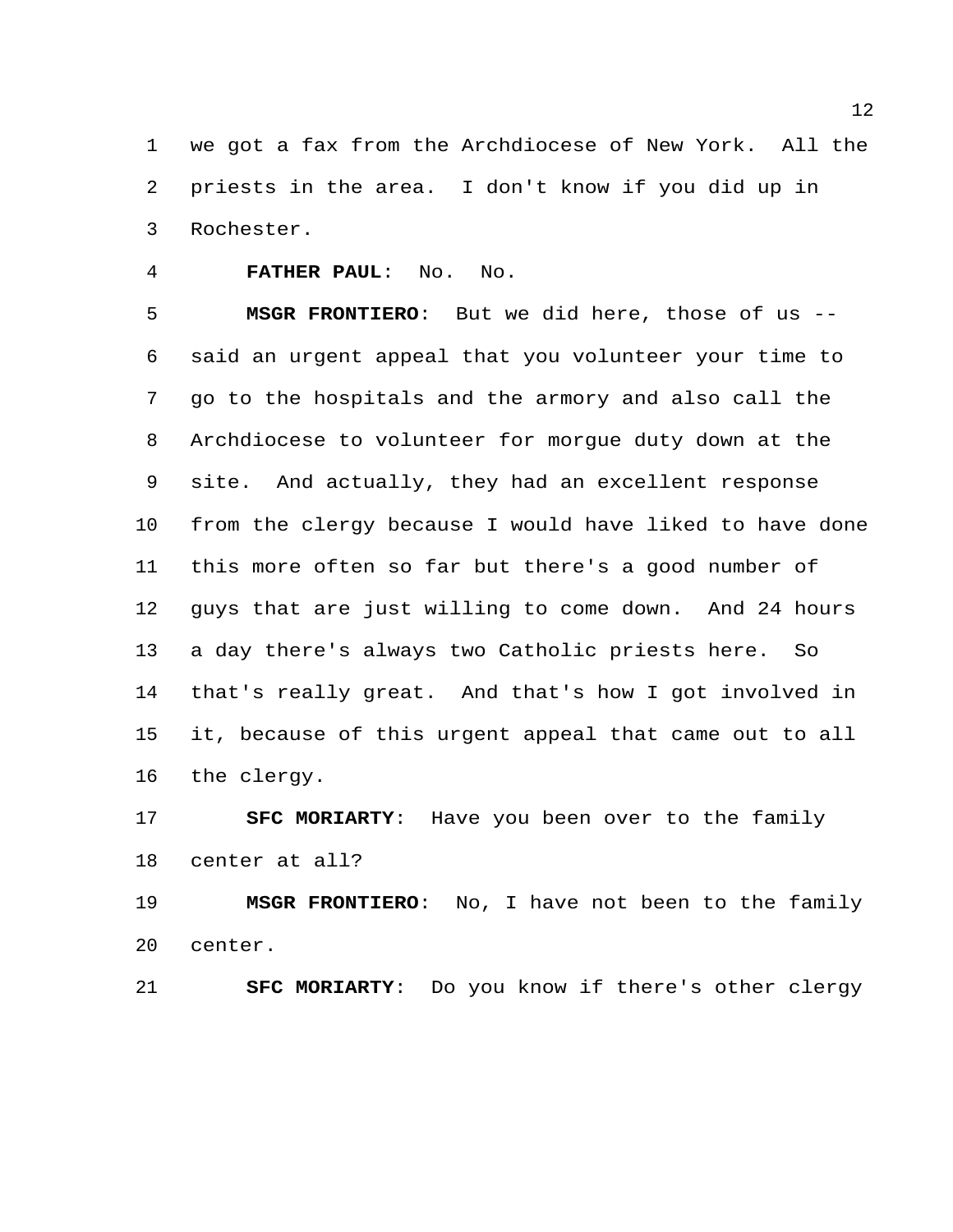over there?

| 2  | MSGR FRONTIERO: I imagine there are but I don't          |
|----|----------------------------------------------------------|
| 3  | know how that's actually working. Maybe -- I think       |
| 4  | that may be where a lot of other denominations are       |
| 5  | being called in because the -- perhaps there's more of   |
| 6  | an association of religious denomination going on there  |
| 7  | than there would be here. I think the Catholic clergy    |
| 8  | are much more recognizable here, so that that's what     |
| 9  | they're -- that's my sense. I don't know.                |
| 10 | SFC MORIARTY: You had a question, I thought, from        |
| 11 | the -- okay. Never mind. And the process is you          |
| 12 | basically wait in this tent.                             |
| 13 | MSGR FRONTIERO: Right. We wait here.                     |
| 14 | FATHER PAUL: Yeah. Yeah.                                 |
| 15 | <b>SFC MORIARTY:</b> And as you're needed they come from |
| 16 | next door?                                               |
| 17 | MSGR FRONTIERO: Exactly. Yesterday or the day            |
| 18 | before they found many bodies of --                      |
| 19 | SGT DELUCA: Yeah. We were here that day and they         |
| 20 | said they found an elevator?                             |
| 21 | <b>MSGR FRONTIERO:</b><br>Yeah.                          |
|    |                                                          |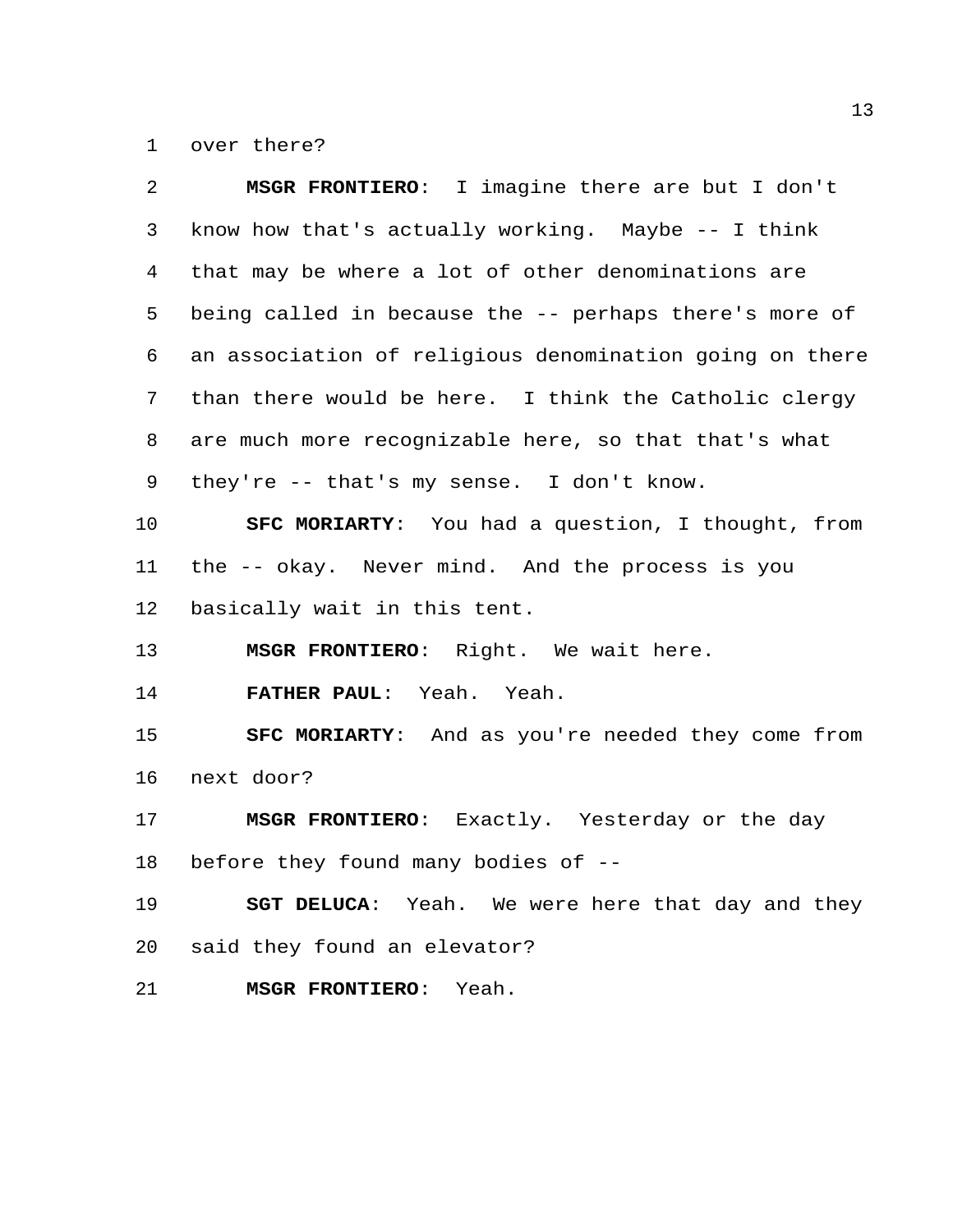**SGT DELUCA**: And going back to what you were talking about before, the respect, and I notice that everybody came to attention and presented arms --

**MSGR FRONTIERO**: Yes.

 **SGT DELUCA**: -- as they came up. And even today, as -- we were in Battery Park today and then we came to (inaudible) site, and as we were leaving traffic was stopped allowing the ambulance out, and again the same thing. Everybody came to attention (inaudible).

**MSGR FRONTIERO**: Yeah.

 **SGT DELUCA**: So, I mean, it's -- were you on that day?

 **MSGR FRONTIERO**: No. I wasn't here on that day. No.

 **SGT DELUCA**: About how many times have you been here?

 **MSGR FRONTIERO**: This is my first night here and I've never come to this site yet before today.

**SGT DELUCA**: Where have you been before?

 **MSGR FRONTIERO**: Just the hospital and the armory. **SGT DELUCA**: Okay.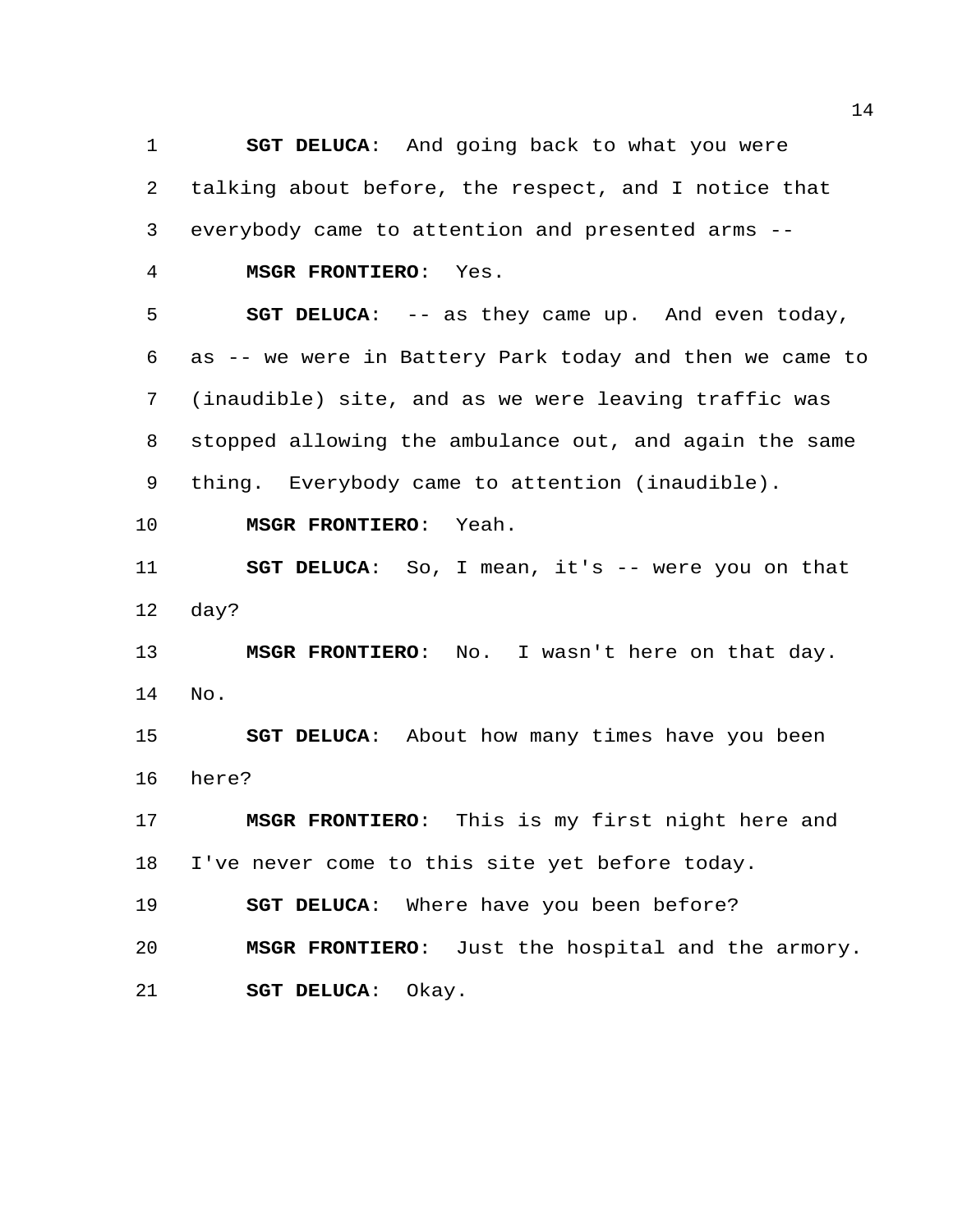**MSGR FRONTIERO**: That's where -- then I

 volunteered and then they just called me for this tonight.

 **SFC MORIARTY**: Were you at the missing persons -- where they've got the missing persons --

**MSGR FRONTIERO**: On 68th Street.

**SFC MORIARTY**: 68th.

 **MSGR FRONTIERO**: Exactly. I went there the Saturday after the attack and --

 **SFC MORIARTY**: So it must have been an incredible scene.

 **MSGR FRONTIERO**: Oh, yeah. Lots and lots of people and very emotional.

 **SGT DELUCA**: How do you deal with that? I mean, doesn't  $-$ 

 **MSGR FRONTIERO**: It affects me personally, you know. I have -- I had a few sleepless nights since this started and -- but I basically talk to the priest that I live with at home about it. That helps, you know. But I found at first going there, going back and watching the news, it made -- so saturated by the news.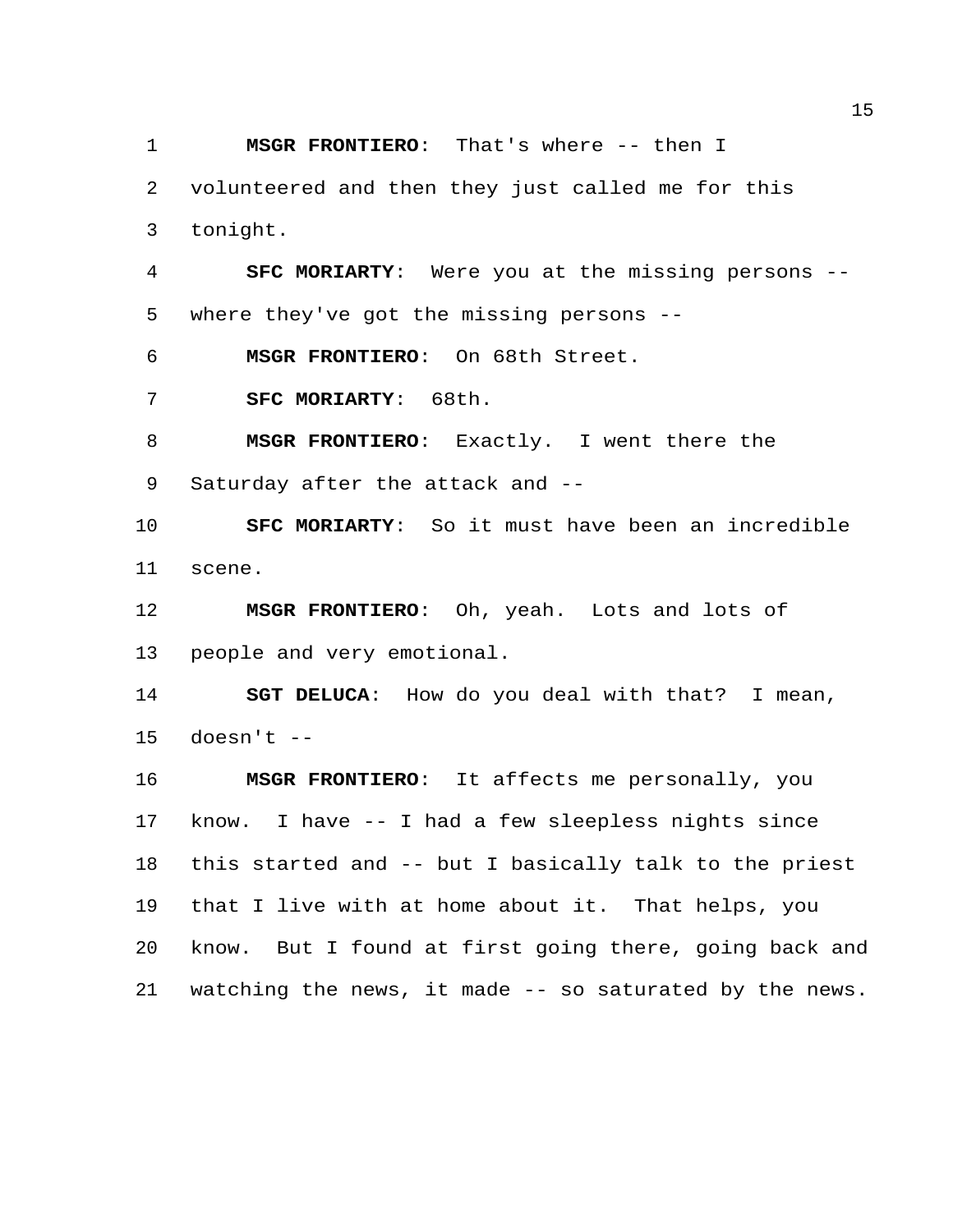They never -- that's all you can get on any channel. And I found at the beginning I couldn't sleep because it kept staying with me in my brain at night and just made me very restless.

**SGT DELUCA**: The horror.

 **MSGR FRONTIERO**: Just thinking about what's going to happen next, they're going to do this, they're going to do that. It became a real --

 **SFC MORIARTY**: I do the same thing you do, you know. When I wasn't at the newspaper, I was home watching it on television and, I mean, I was staying up till 2:00 in the morning and getting up at 6:00 the next day to go to work. And after four days, I couldn't bear to watch anymore. I couldn't see that plane flying into the side of the building anymore. **SGT DELUCA**: When you closed your eyes at night and see that plane hit that tower.

 **SFC MORIARTY**: Exactly. Yeah. And the fireball and the rest of this. And from my hometown in (inaudible) there were three people. There was one on Flight 11 and there were two in the towers. And we're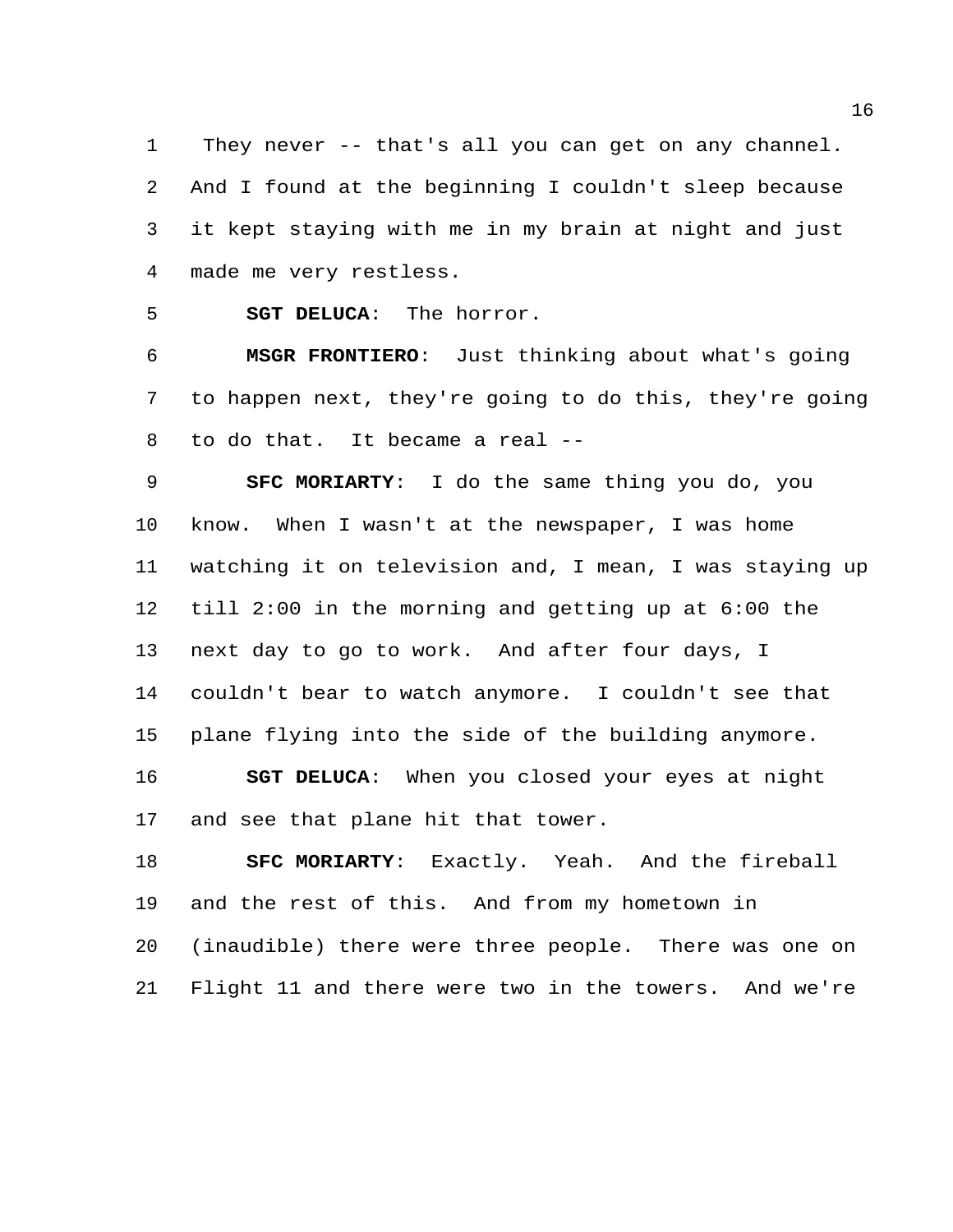a small town in Western Massachusetts, 40,000 people. And we had three people that could have easily have been in it. So there's six people in our small town and if that's happening all across America, you know, because New York is -- New York is one of those destination cities that a lot of people come to. Now, you've been in New York for how long? **MSGR FRONTIERO**: Almost three years. **SFC MORIARTY**: And prior to that you were -- **MSGR FRONTIERO**: I was in Washington, D.C. **SGT DELUCA**: You were going to school in Washington, weren't you? **MSGR FRONTIERO**: Yeah. **SGT DELUCA**: Which school, Georgetown? **MSGR FRONTIERO**: No, Catholic University. **SGT DELUCA**: Catholic University? **MSGR FRONTIERO**: Yeah. **SGT DELUCA**: And what were you studying? **MSGR FRONTIERO**: I studied moral theology. **SGT DELUCA**: What was that? **MSGR FRONTIERO**: Moral theology.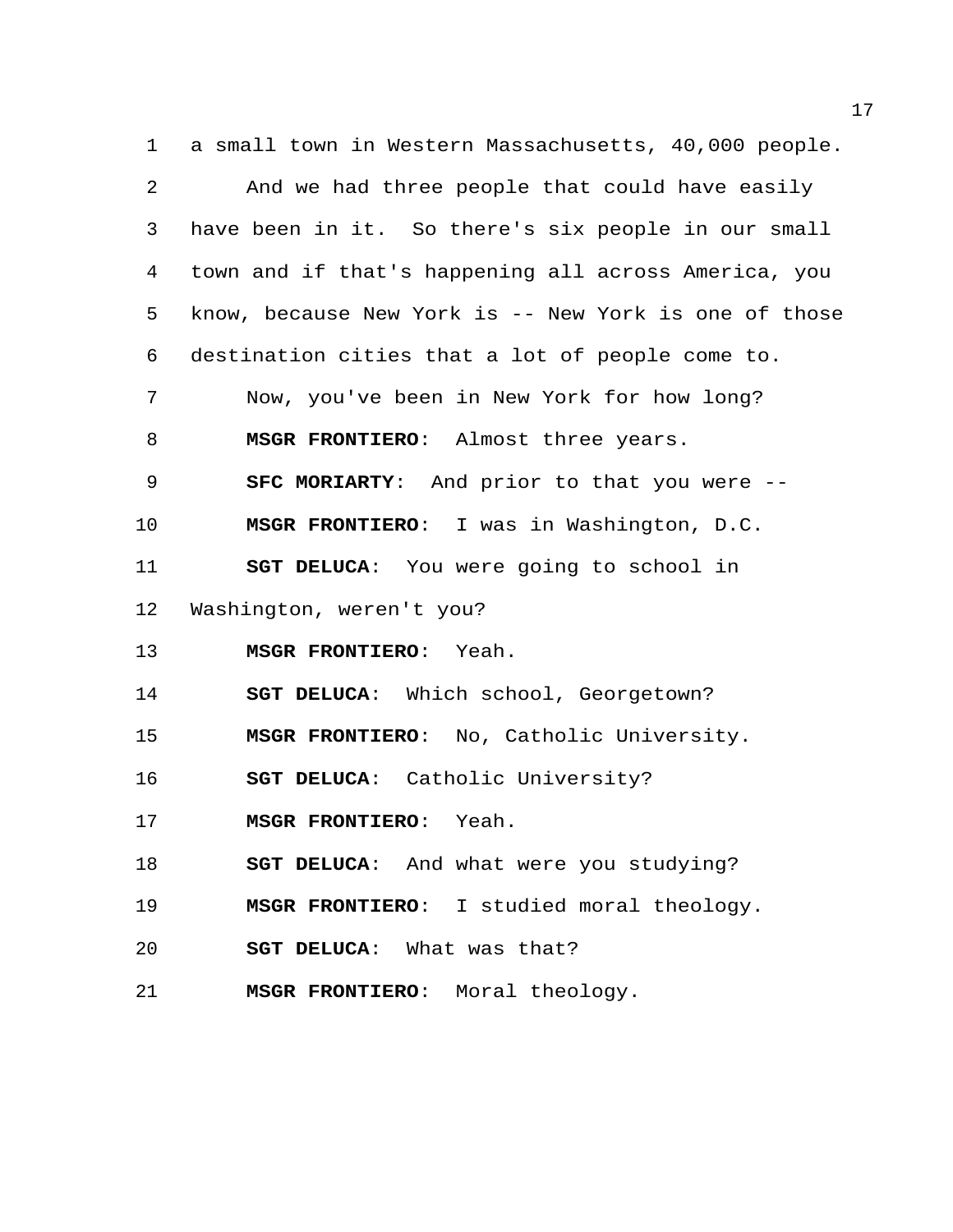**SGT DELUCA**: Amoral --

 **MSGR FRONTIERO**: (Laughter.) Health care ethics. **SGT DELUCA**: Okay. Okay. **SFC MORIARTY**: And you're a monsignor, right? **MSGR FRONTIERO**: Right. **SFC MORIARTY**: And that's an academic -- **MSGR FRONTIERO**: That's an honorary title. **SFC MORIARTY**: Oh. I thought it was an academic title. **MSGR FRONTIERO**: No, it's strictly honorary. **SFC MORIARTY**: And were in the Vatican at all?

 **MSGR FRONTIERO**: No. I mean, I've been there. I work now for the Vatican.

 **SFC MORIARTY**: Oh. So you work for the Vatican here in New York.

**MSGR FRONTIERO**: Exactly.

 **SFC MORIARTY**: Have you noticed a change in the community of New York?

 **MSGR FRONTIERO**: Oh, yes. I mean, I think this seems to be a more respectful atmosphere. I mean, people seem to respect one another a little bit more.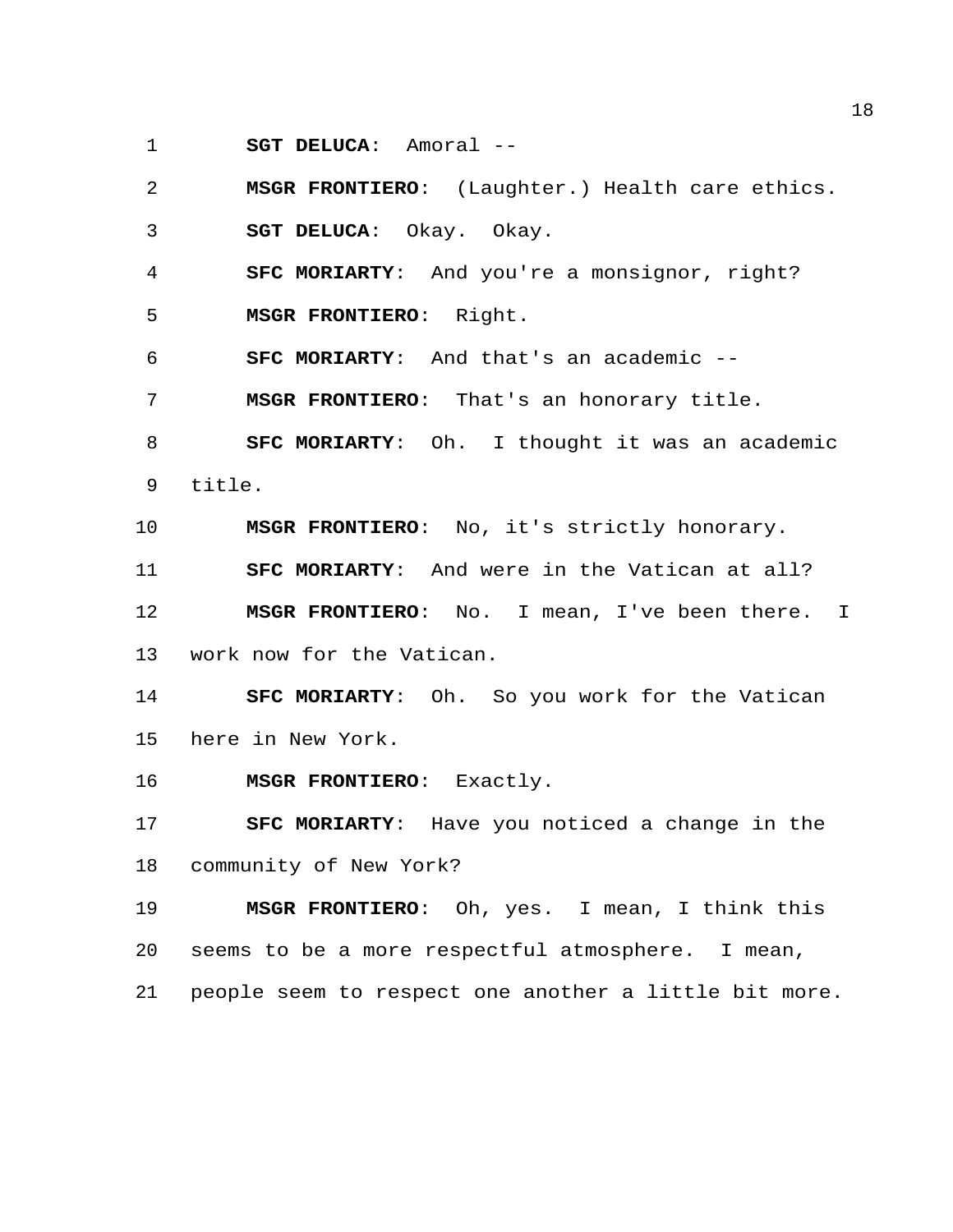They're more friendly. As a priest I can walk down the street and people say hello, Father. That never happened before. I've had people come up and ask me to bless them or pray for them. Just, you know, not around here or in the hospital; just on the street.

 And one man came up to me -- a few nights ago I was walking home late at night. I had gone out for a dinner and he came out from the shadows of the street and I thought he was going to ask me for money or something. He looked like a street person. And so he said hey, Father. And then grabbed my hands and he started kissing my hands. And then he embraced me and kissed me and he said, would you please bless me? And so I blessed him, and then he left.

 But that shocked me because in New York you're not used to that. I thought really -- I said, this guy is going to ask me for money or try to do something. He looked like a pretty frightening character. But that's all he was looking for. And I think this whole incident has created something in people, sensitized them more to the value of human life in some way, you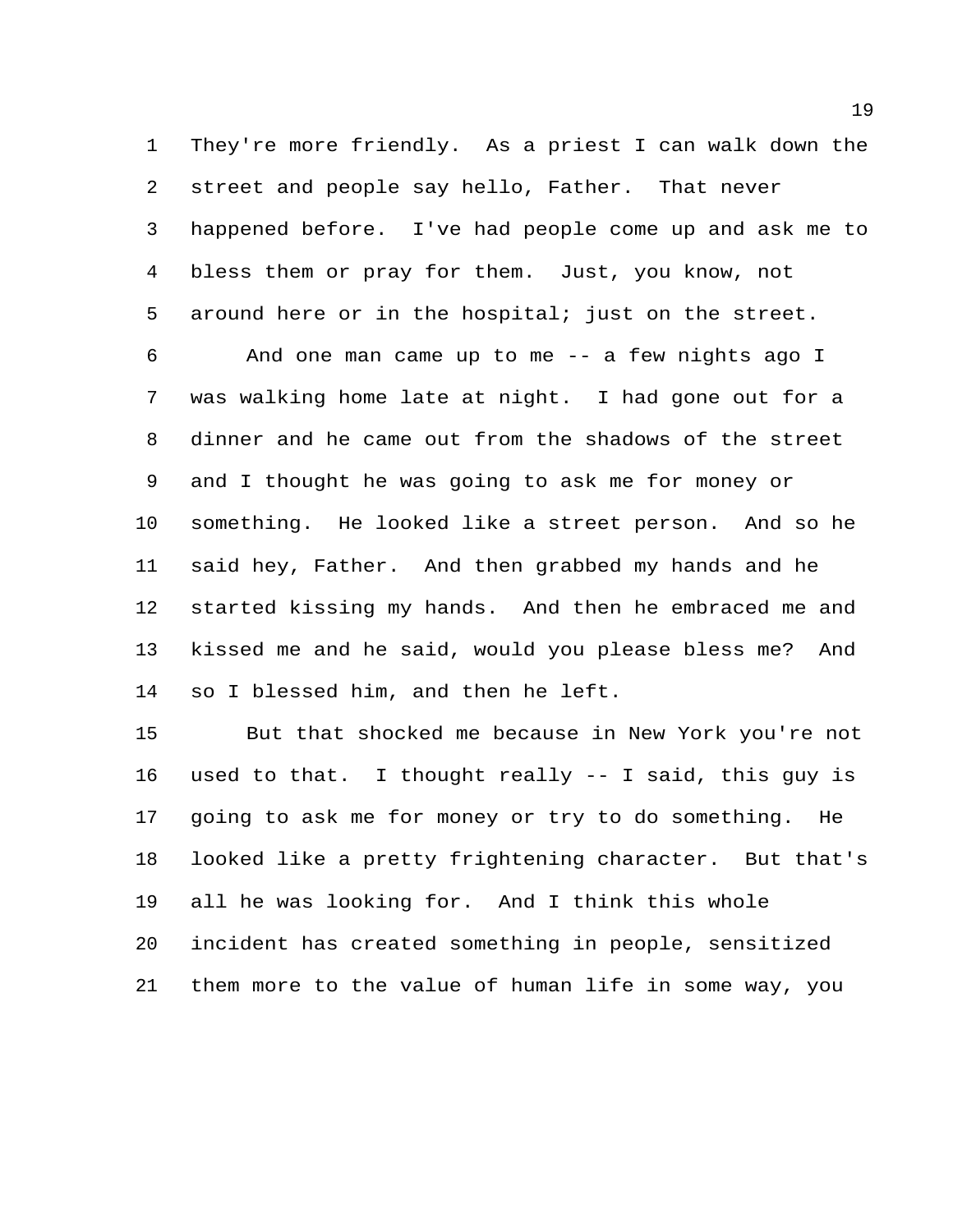know, and the need for God, too, I think.

 **SFC MORIARTY**: Well, I think the other thing, too, is that it's changed your perspective.

**MSGR FRONTIERO**: Right.

 **SFC MORIARTY**: I mean, this is a tragedy of such magnitude that it's hard to comprehend and our petty problems and desires and the rest of that just don't match up, you know. This is so immeasurable.

**MSGR FRONTIERO**: Exactly.

 **SFC MORIARTY**: Because we've seen it ourselves. We've also seen the brotherhood who are down here and because we're wearing these uniforms, we've been privileged to be allowed into that brotherhood. But I don't envy you your task here tonight. And looking out the window, the people -- is that a summons again for you?

 **MSGR FRONTIERO**: Well, that's something different. They just --

 **SFC MORIARTY**: Because you notice that neither one of us are asking (inaudible). I have no desire to see that end of this process. And from what I understand,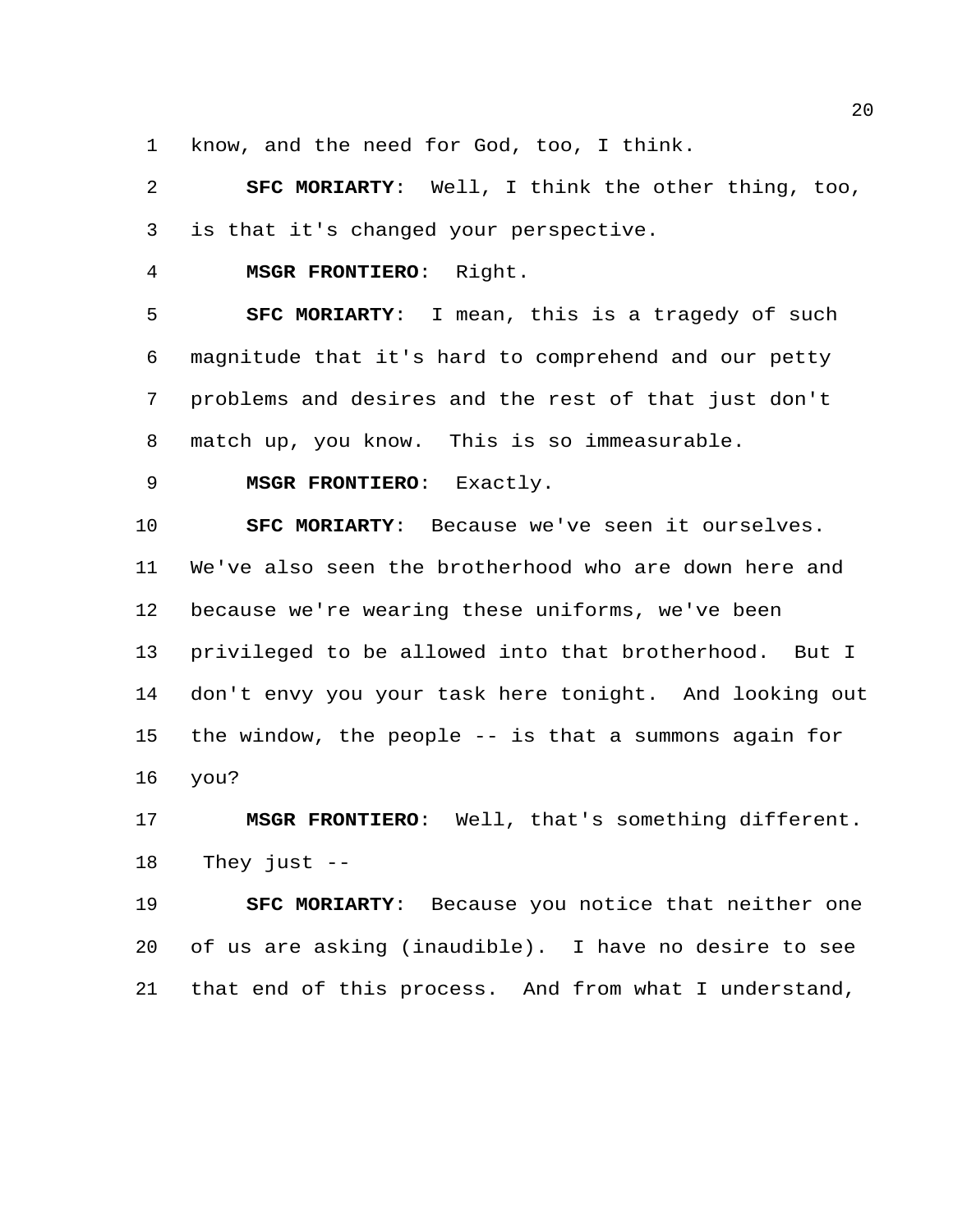a lot of the bodies are body parts.

**MSGR FRONTIERO**: Yes.

 **SFC MORIARTY**: And DNA is how they hope to identify them? **MSGR FRONTIERO**: Exactly.

**FATHER PAUL**: Yes.

 **SFC MORIARTY**: That's one of the things that you notice here in the back of my military ID, this little strip.

**MSGR FRONTIERO**: That's DNA?

**SFC MORIARTY**: Yes.

**MSGR FRONTIERO**: Wow.

 **SFC MORIARTY**: And they started doing this for all soldiers. You have one of those, too, don't you? They take your blood and the rest of the stuff and they do a DNA analysis. And from what I understand talking to some of the police and fire officers, they also do that here.

**MSGR FRONTIERO**: Wow.

 **SFC MORIARTY**: So other than what, what you have to start doing is getting the family members to come in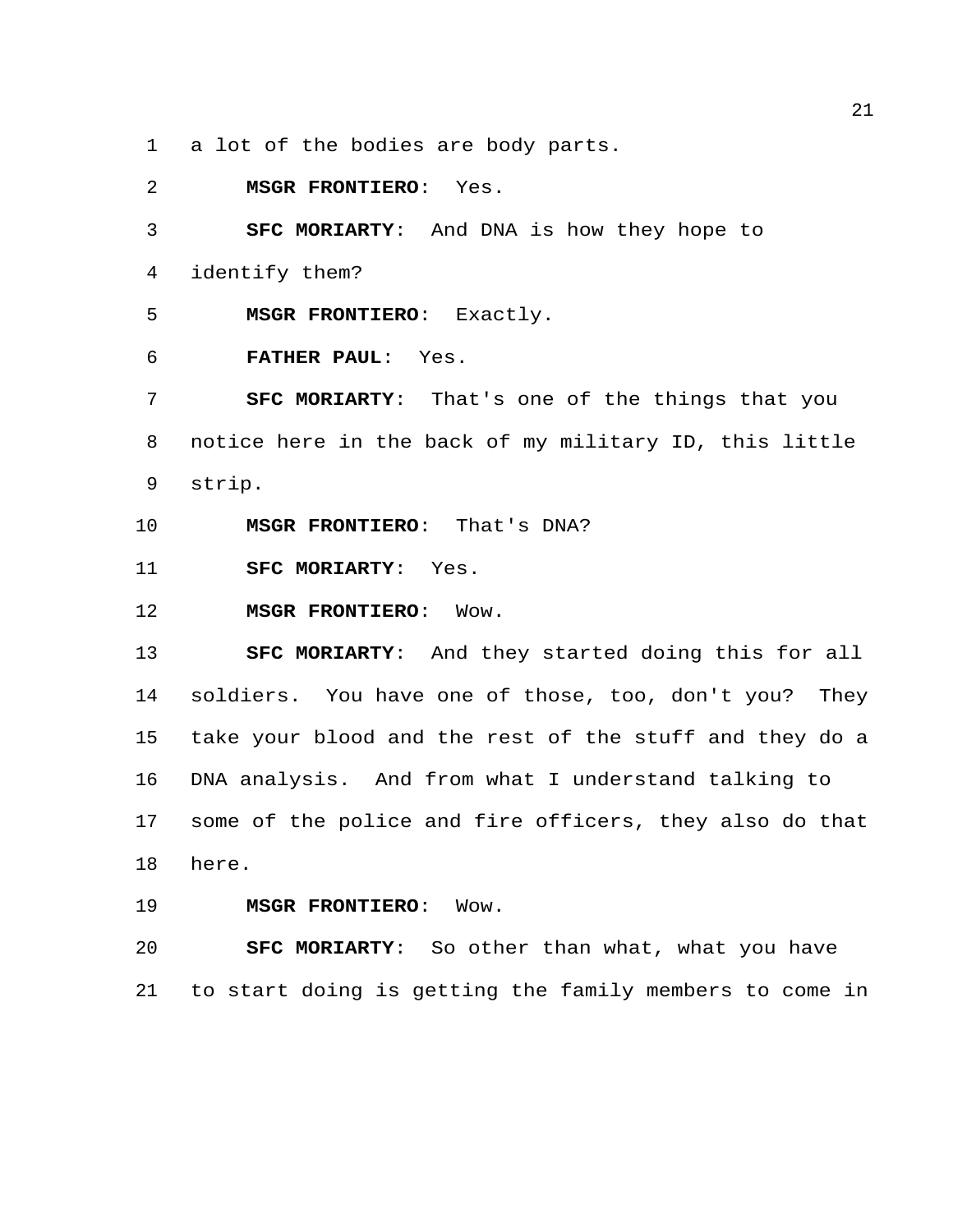and donate blood so they can start matching --

 **MSGR FRONTIERO**: Yeah. It's a very tedious process.

 **SFC MORIARTY**: And how -- as clergy, this is what you help people with. How do you help people who never had the closure of a funeral, of having their loved one where they could put them in a casket and put them in a cemetery where they can go up every memorial day and put the flowers out and stop by and pray?

 **FATHER PAUL**: That's the hard part. That tears their heart out because they can't do that. They can't go someplace and do something with their hands, express their grief.

 **MSGR FRONTIERO**: I think most clergy are really being very good in asking and inviting families that have family that are missing to have memorial services. We just had one in our church, even though there's no body. There's a young man who his fiancé was killed and they haven't recovered the body but we had a memorial service for her at the church, which seems to -- that seems to help. I mean, you've got to do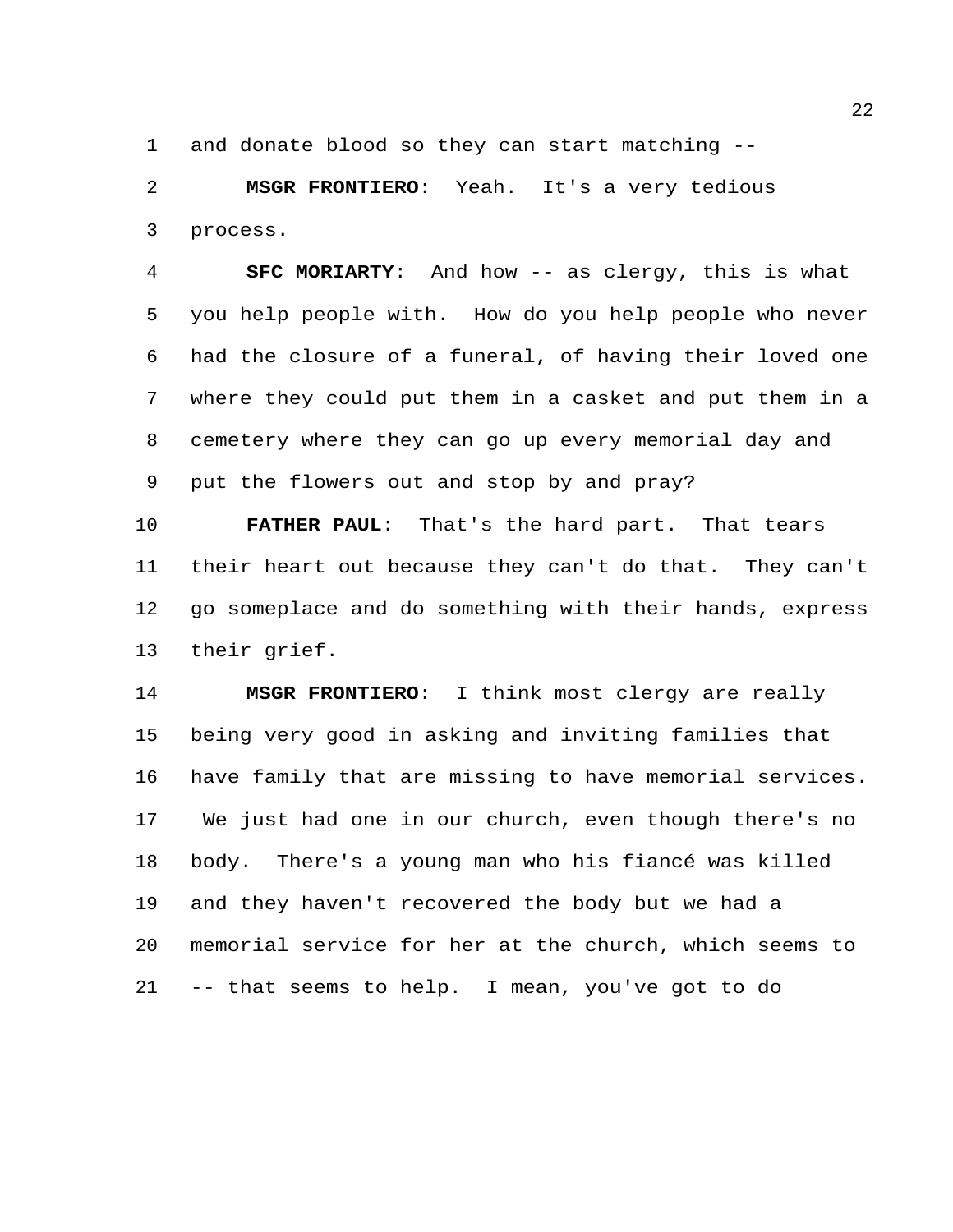something. You've got to ritualize the loss in some way and I think the church is really prepared to do that, where we want to do that and it's one way to help the families and to also bring some kind of closure to this for them.

 **FATHER PAUL**: We had a case which was very interesting. A young lady committed suicide and asked that her body be cremated and the ashes spread among the rose garden in the backyard of her parents' house. And they did that and we had a service. But those parents had no place to go, as you say, on memorial day. It was a beautiful thought.

 Before I retired, they came and said Father, would you mind -- could we take some of the soil from the rose garden where we spread the ashes, bring them to the cemetery and put them in a grave and have a headstone, so that they have a place to come by. You know, everybody else comes and decorates their grave; they had no place.

 **SFC MORIARTY**: I understand that some of the families have requested some of the ashes from here.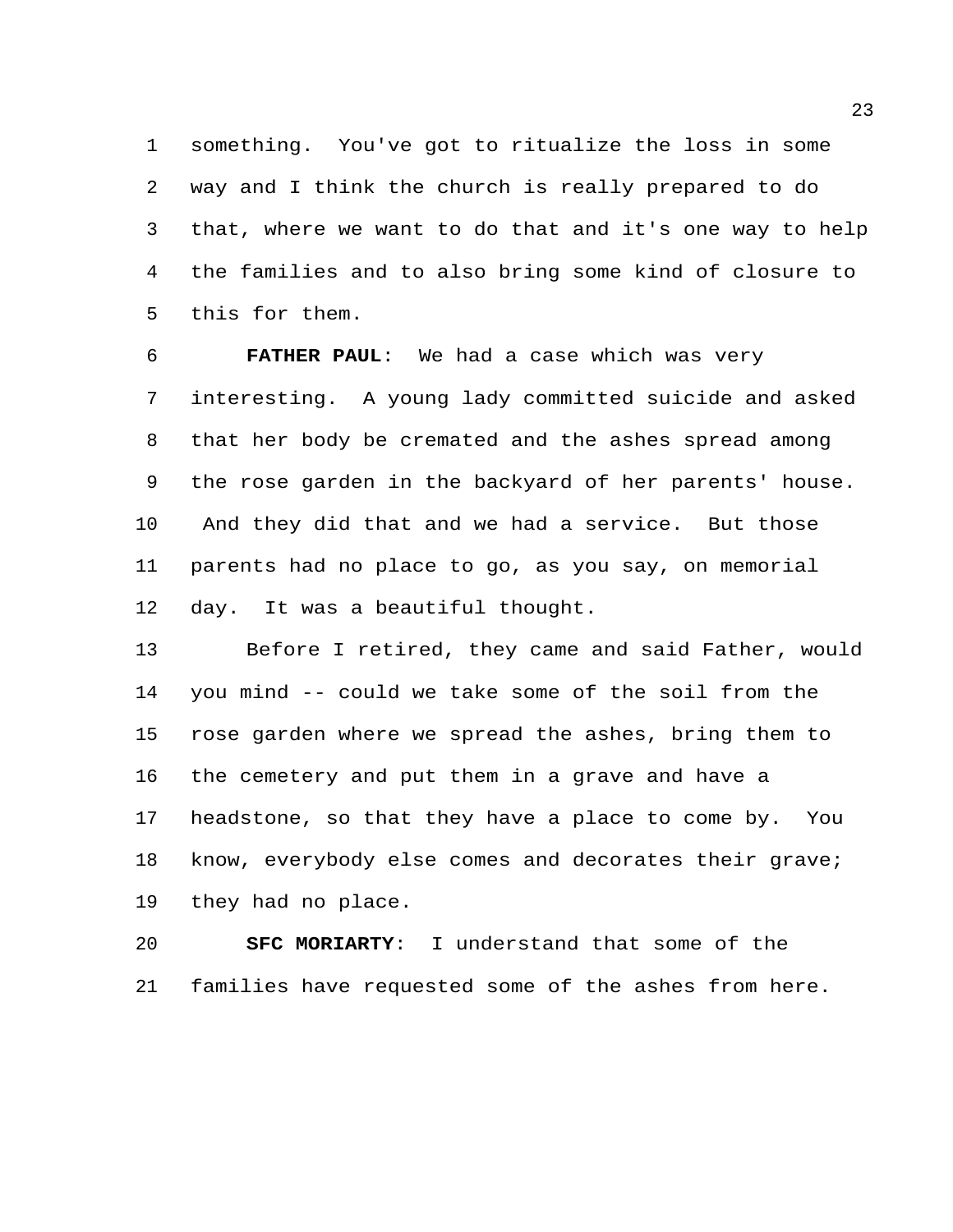**FATHER PAUL**: Yeah. Yeah.

 **SFC MORIARTY**: And that's something that I called up the newspaper and asked one of my co-workers to call up these three families who had lost to see if they were interested in pursuing that. If they were, I was going to go over to the family center and try to get some information for them.

**MSGR FRONTIERO**: Yeah.

 **SFC MORIARTY**: But then I realized, too, that -- how do they get the death certificates? They must have already had to come here because this would be where the death certificate would be issued, isn't it?

**MSGR FRONTIERO**: The family center.

 **SFC MORIARTY**: Yeah. Because I don't think they can issue it in Westfield.

 **MSGR FRONTIERO**: No. I think they have to come here.

 **SFC MORIARTY**: So they may have already come here. You know, it raises -- it's not just this incident. It's the stone into the pond that ripples and ripples. For years there's going to be those kinds -- and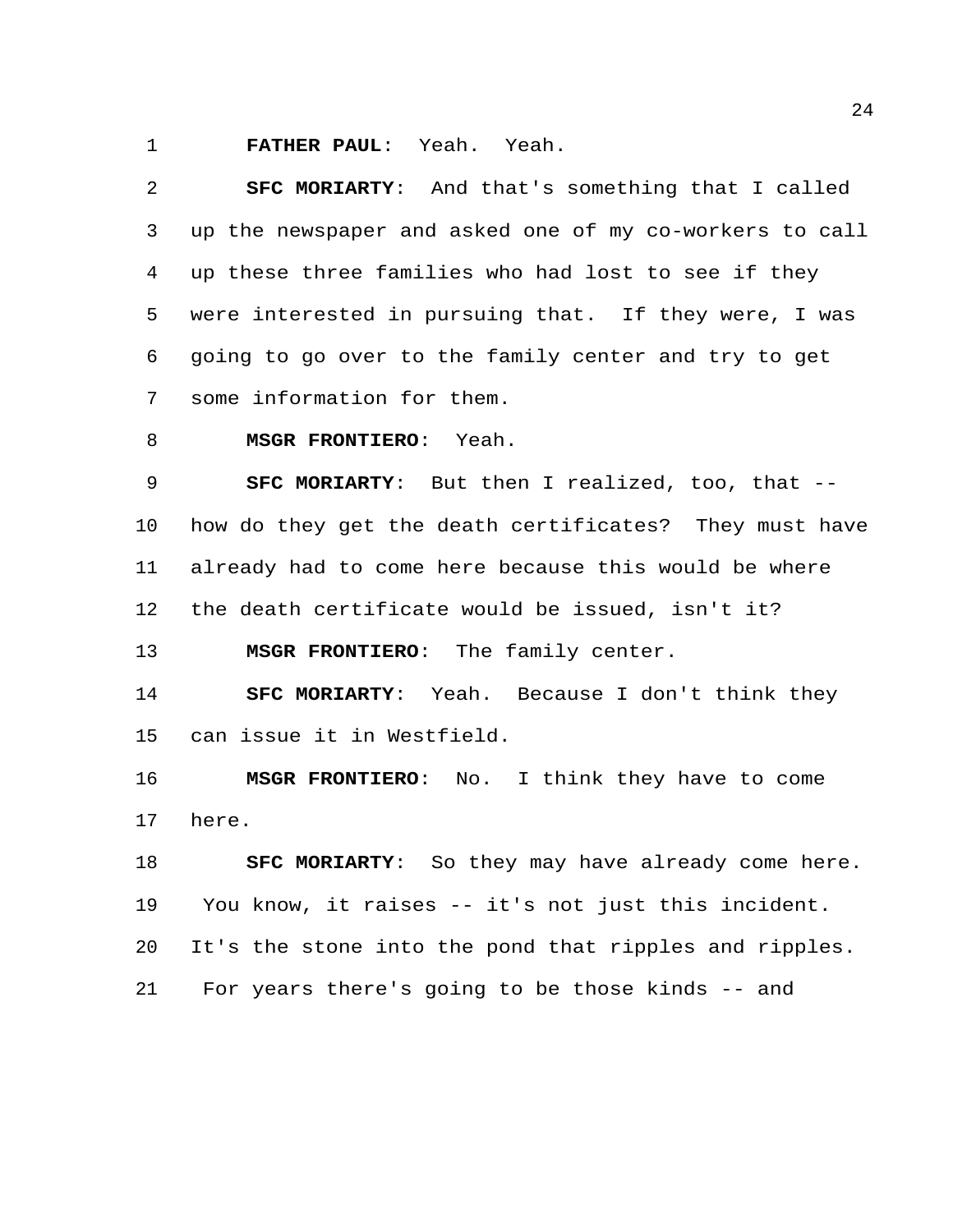again, as clergy, you'll be counseling people.

**MSGR FRONTIERO**: Yeah.

**FATHER PAUL**: Yeah.

 **SFC MORIARTY**: And how do you prepare yourselves for -- because that is emotionally draining.

**FATHER PAUL**: Yes.

 **MSGR FRONTIERO**: Oh, yes. Well, I think, you know, part of what grounds us is our faith. And I think that's the big difference between, for example, a counselor or a social worker and who we are as priests. Faith is a tremendous consolation for us and our belief that, you know, for example, love doesn't end in the grave. It's not the end. So this faith of ours is what I find will get us -- get me through as a priest. I mean, if this were it, if this -- then yeah. I mean, I don't know how we would be able to do what we do, and that's what we've got to try to help the people to believe in. We've got to give them hope despite the fact that sin and death has intruded into their lives. There's such destruction and violence, you know, and it's not an easy task.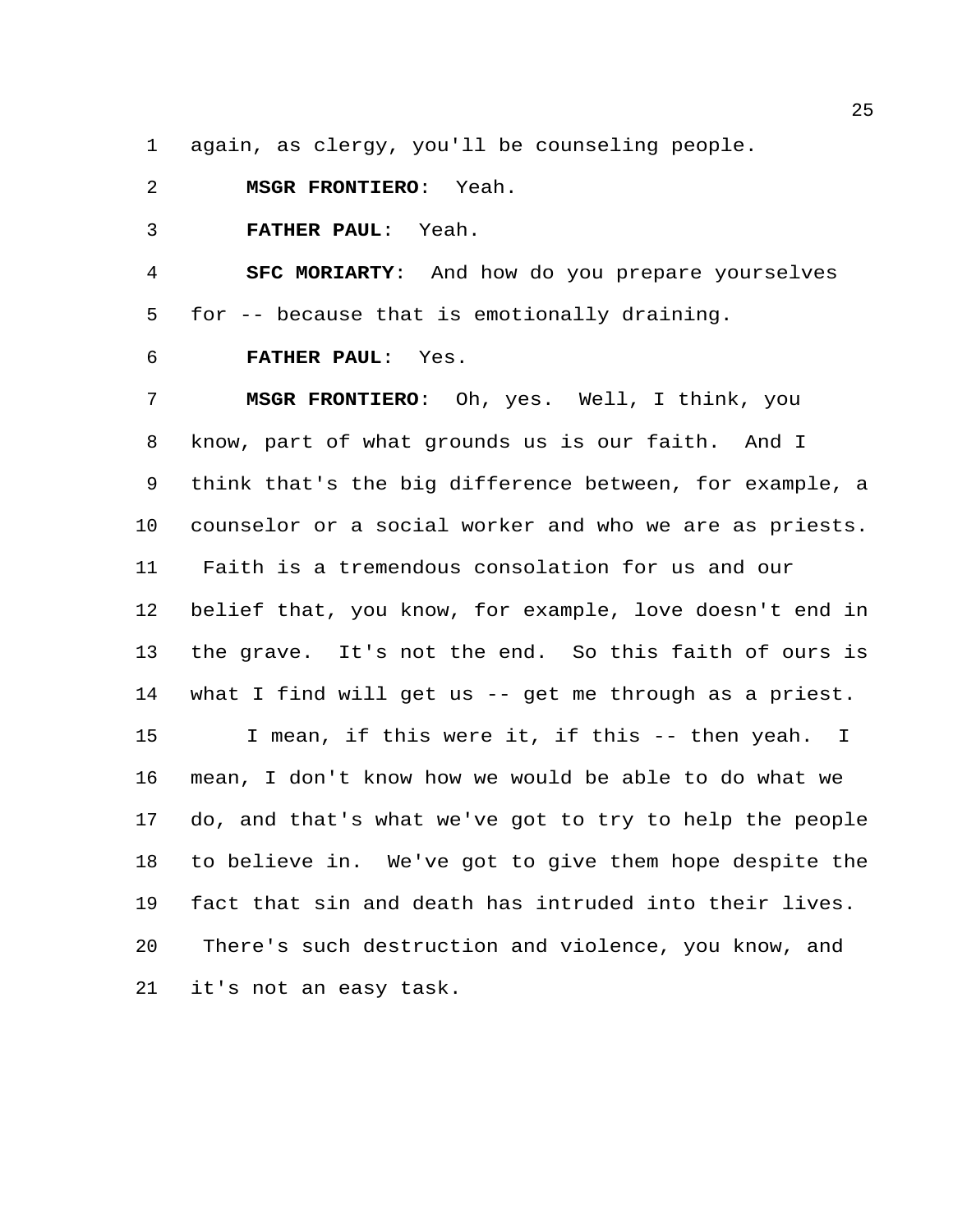But I find a lot of my family has been asking well, what are you doing? I mean, you help people and then who helps you? And that's one of the difficulties, you know. But when we went for the briefing -- tonight after we finish at midnight we have to go back and we're going to just talk for a little while about, you know, how we're feeling, how is it going. It just helps to verbalize what's going on in your head and your heart. It helps. **SFC MORIARTY**: You also have your own international brotherhood. Like we know they talk about the international brotherhood of police officers. **FATHER PAUL**: Yeah. Yeah. **MSGR FRONTIERO**: Right. **SFC MORIARTY**: You have one of the largest international brotherhoods of priests and you usually have a friend or a confessor that you can approach when you have your moments -- **MSGR FRONTIERO**: Exactly. **SFC MORIARTY**: -- of pain and whatnot. They've

already started turning lights on here.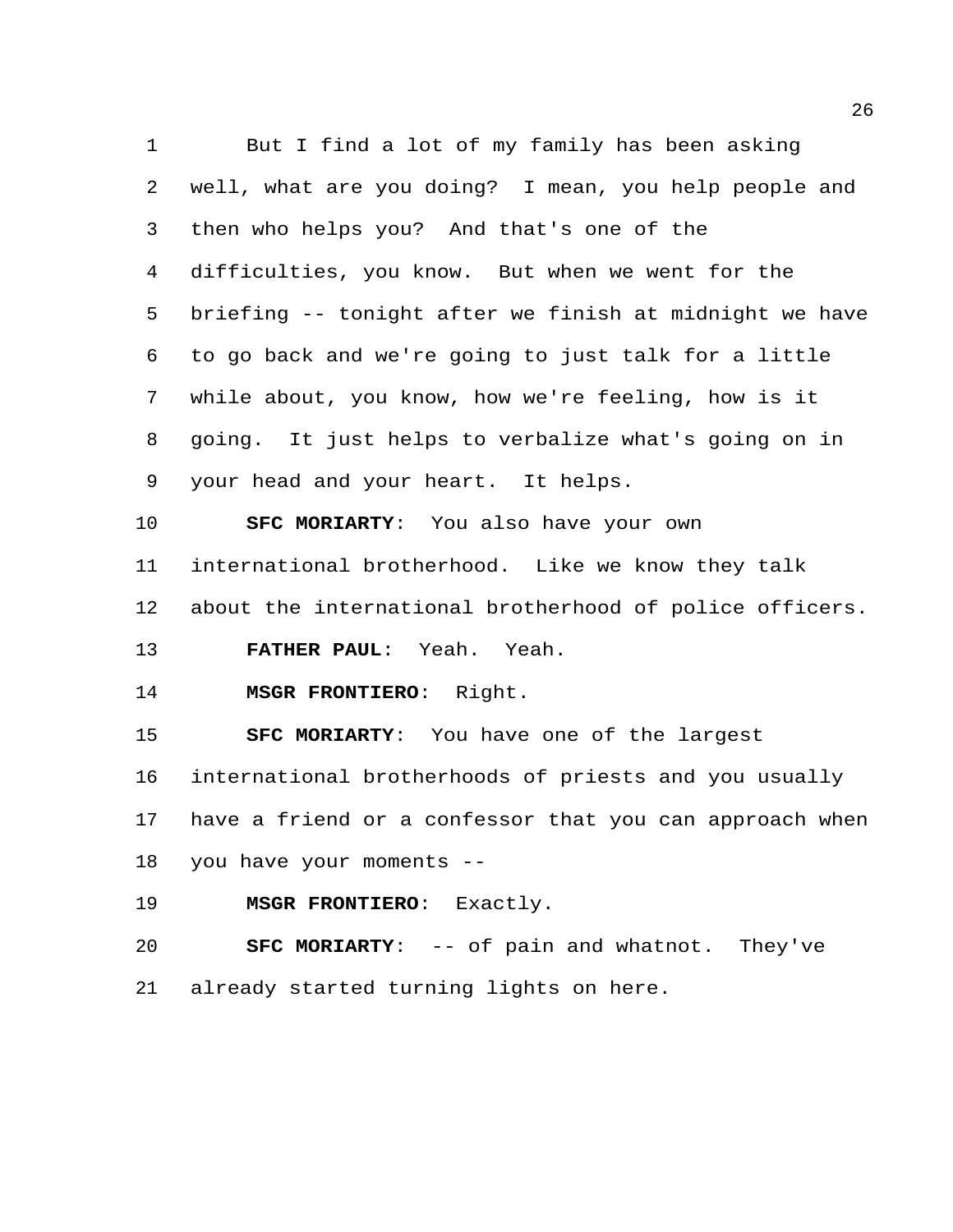**MSGR FRONTIERO**: Yeah.

 **SFC MORIARTY**: Is there anything that I haven't asked you about in this process that perhaps should be documented or anything personal that you want to add? **MSGR FRONTIERO**: I don't know. I don't think so. I don't think so.

 **SGT DELUCA**: And through all this, in addition to these additional duties, you've still been doing your function (inaudible)?

 **MSGR FRONTIERO**: Oh, yes. Yes. Although my boss (inaudible) has been very good. I told him that I'd like to do something and he said, oh, by all means, you know, it's a good idea that I try to help in any little way that I can. So he's been very good. Oh, yeah. But I still -- I worked a full day today and left early to come here.

 But you know, for me, this kind of work and dealing with people is really what the priesthood is all about. Right now I happen to have a desk job, you know, and I'm not crazy about it. But I prefer to be with people in their hour of need and moments of joy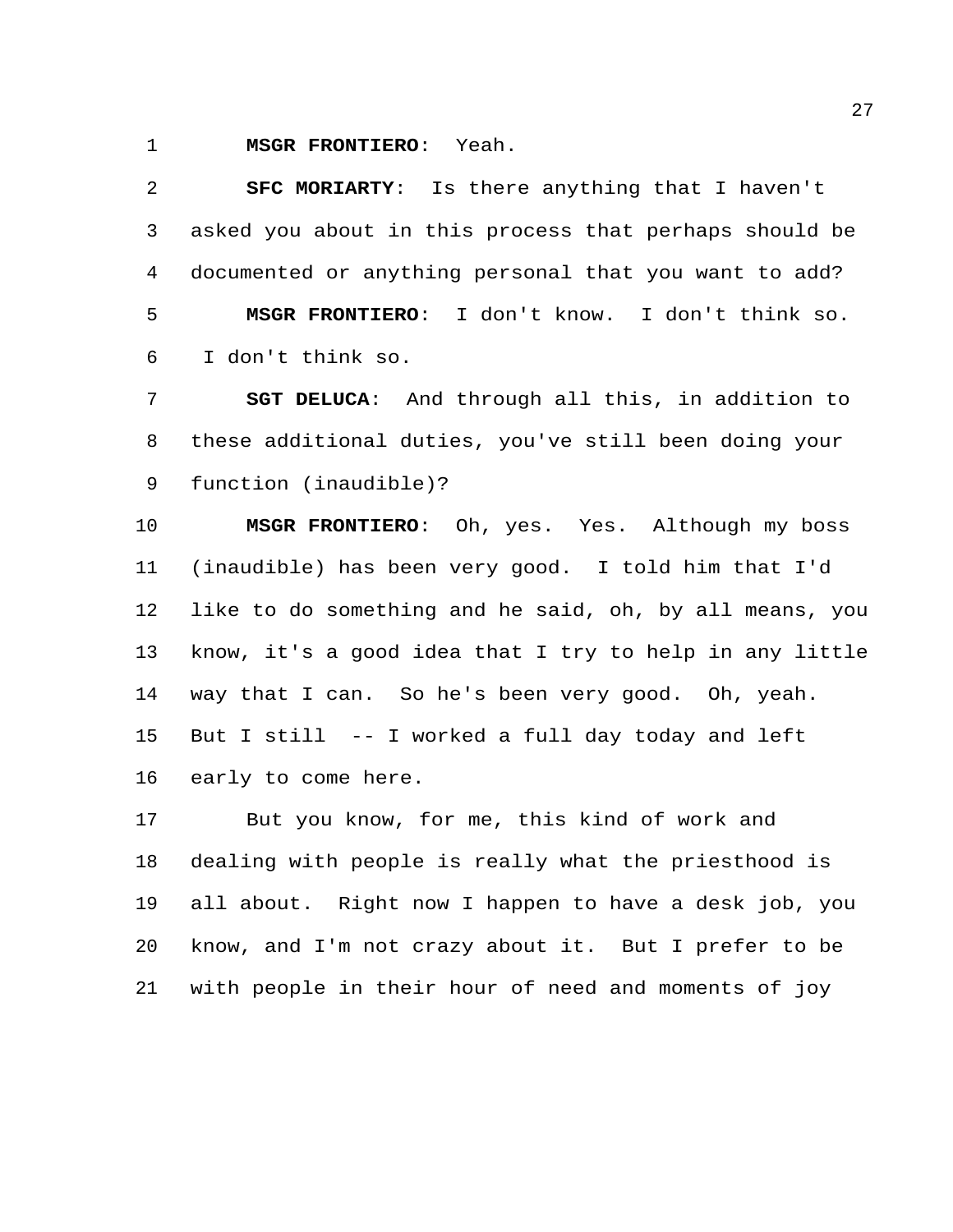and sorrow and to do the work of a priest in the trenches. That's what I like to do.

 **SFC MORIARTY**: It would seem to me that with the way the political things are shaping out here now, don't you feel vulnerable at all being in the UN buildings because it would seem to me that they would be an ideal terrorist target.

 **MSGR FRONTIERO**: Right. Well, the UN -- I mean, they're very, very concerned right now that there will be some kind of attack. They're certainly preparing for it. They have very close security. You can't drive anywhere near the UN. And also, they've had two drills now, bomb drills, you know, for all of the staff people at the United Nations and delegates who go to work there. You had to go and practice evacuating the building. So they're taking every precaution.

 **SGT DELUCA**: Did they have nuns in the hallways directing people where to go?

**MSGR FRONTIERO**: (Laughter.)

 **SFC MORIARTY**: I always found that -- I went to Catholic school so I always found that the good sisters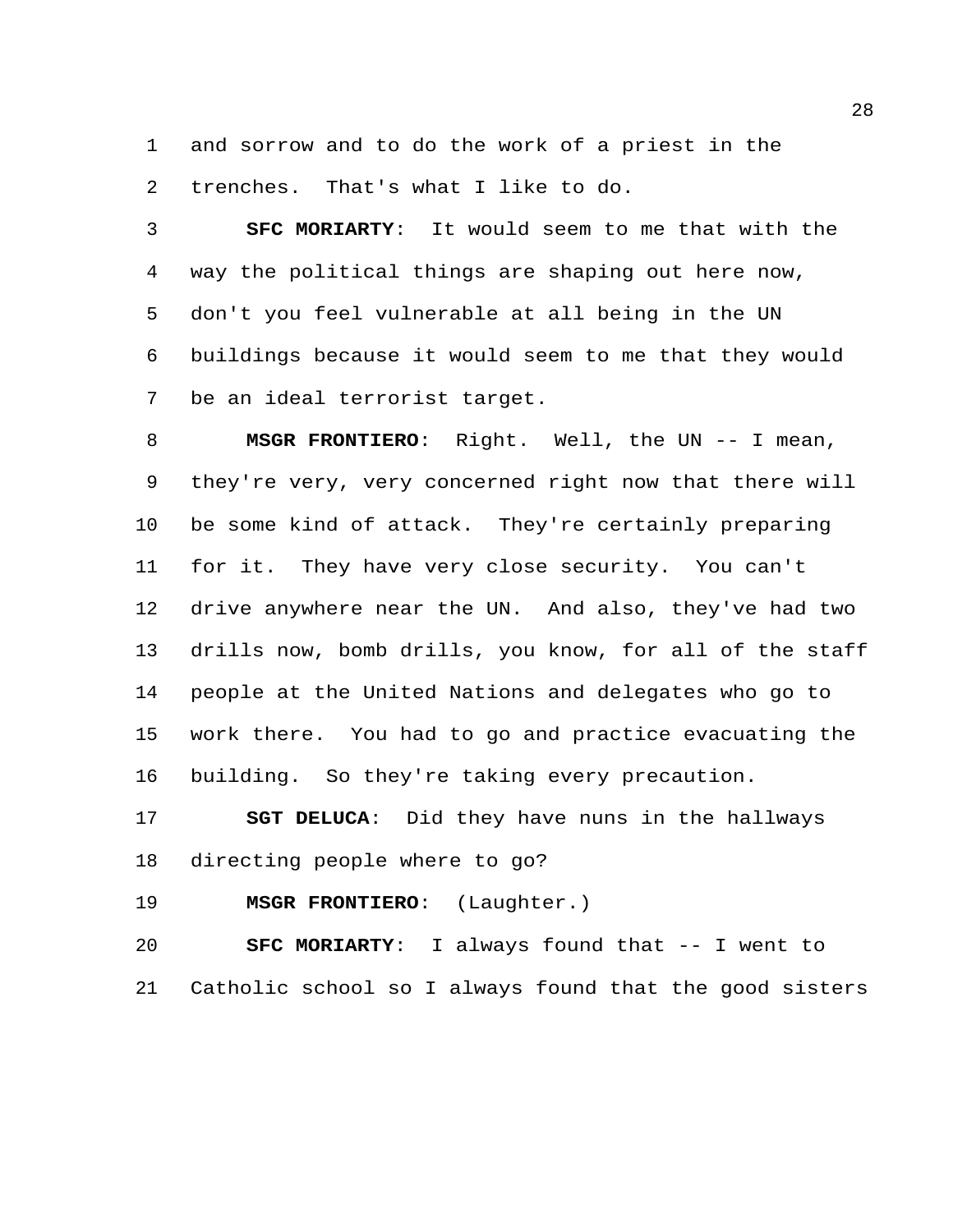were most efficient in getting people to do what they were supposed to do.

 **MSGR FRONTIERO**: That's good. But I personally don't feel worried or anxious about that. I don't know why but I just don't.

 **SFC MORIARTY**: Okay. Do you have any questions? **SGT DELUCA**: You mentioned the security around the UN. Who is providing that? Is it the police? **MSGR FRONTIERO**: I think it's -- the UN has its own security people -- force. So they are providing

the security, which they always have security there.

 But what they do have now that's different is they have these huge sand trucks all over the place and the perimeter of the United Nations so you can't drive a car in. And those are, I imagine, city trucks. I'm not sure. But --

 **SGT DELUCA**: On the UN property itself, because it's a jurisdictional thing --

**MSGR FRONTIERO**: Yes.

 **SGT DELUCA**: -- the UN is international territory. **MSGR FRONTIERO**: Exactly.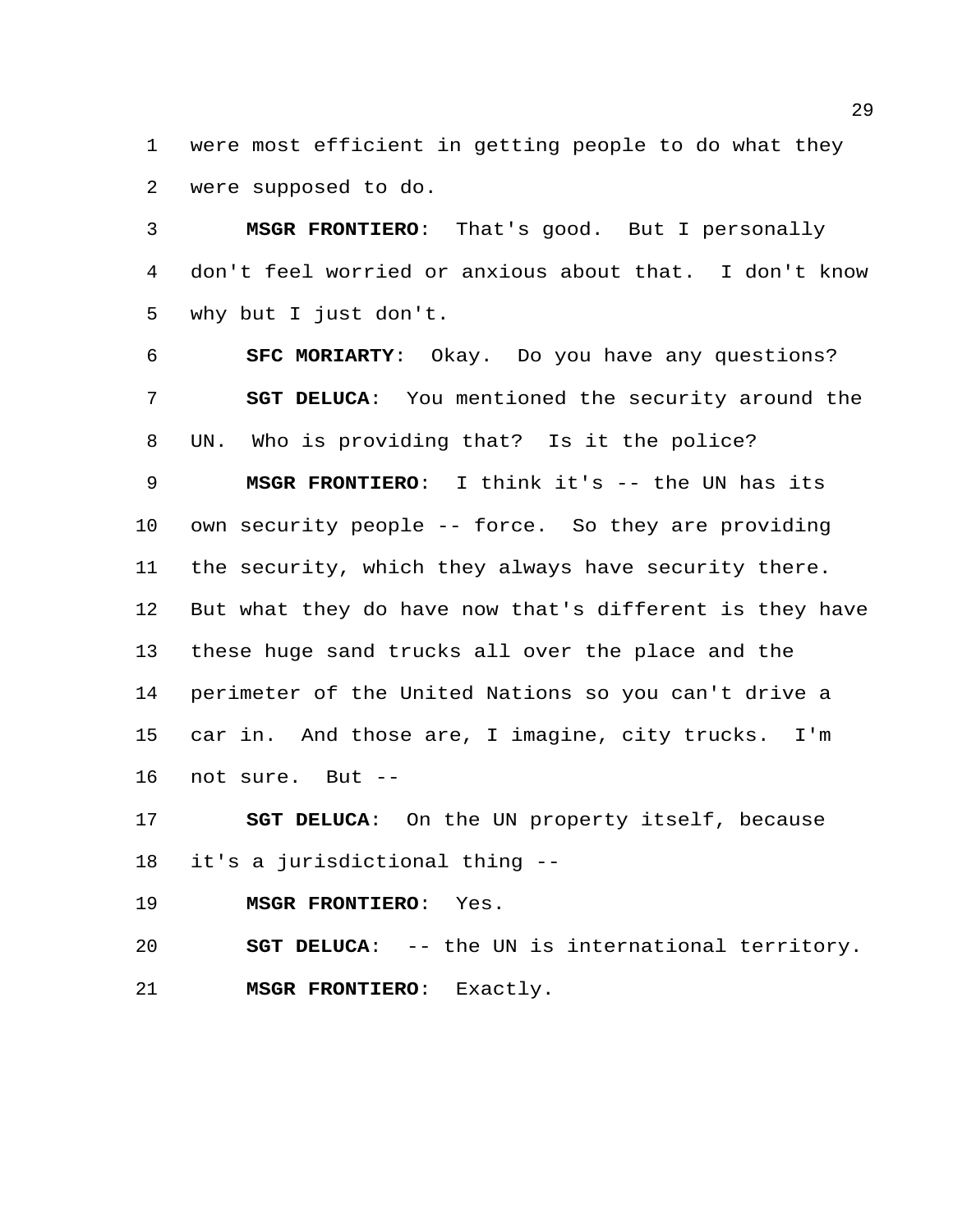**SGT DELUCA**: It's not US territory so even though the New York Police Department works very closely in conjunction, they have responsibility for the UN property. But there will probably be rings of New York police outside of that and several layers deep.

 **MSGR FRONTIERO**: Right. And also the State Department of the United States is responsible for diplomatic security, you know, for protecting the diplomats who are here. So they have their own network of people that are involved in this whole thing, too. **SGT DELUCA**: Plus it's all the counselors throughout all of New York.

 **MSGR FRONTIERO**: Exactly. All of that. But the mayor has been very directive in how the United Nations will proceed with its work because, as you know, they've postponed the general debate wherein the heads of state come every fall for a two-week period. They now are thinking of having that in November. But that --

**SGT DELUCA**: He just spoke, Giuliani --

**MSGR FRONTIERO**: On Monday.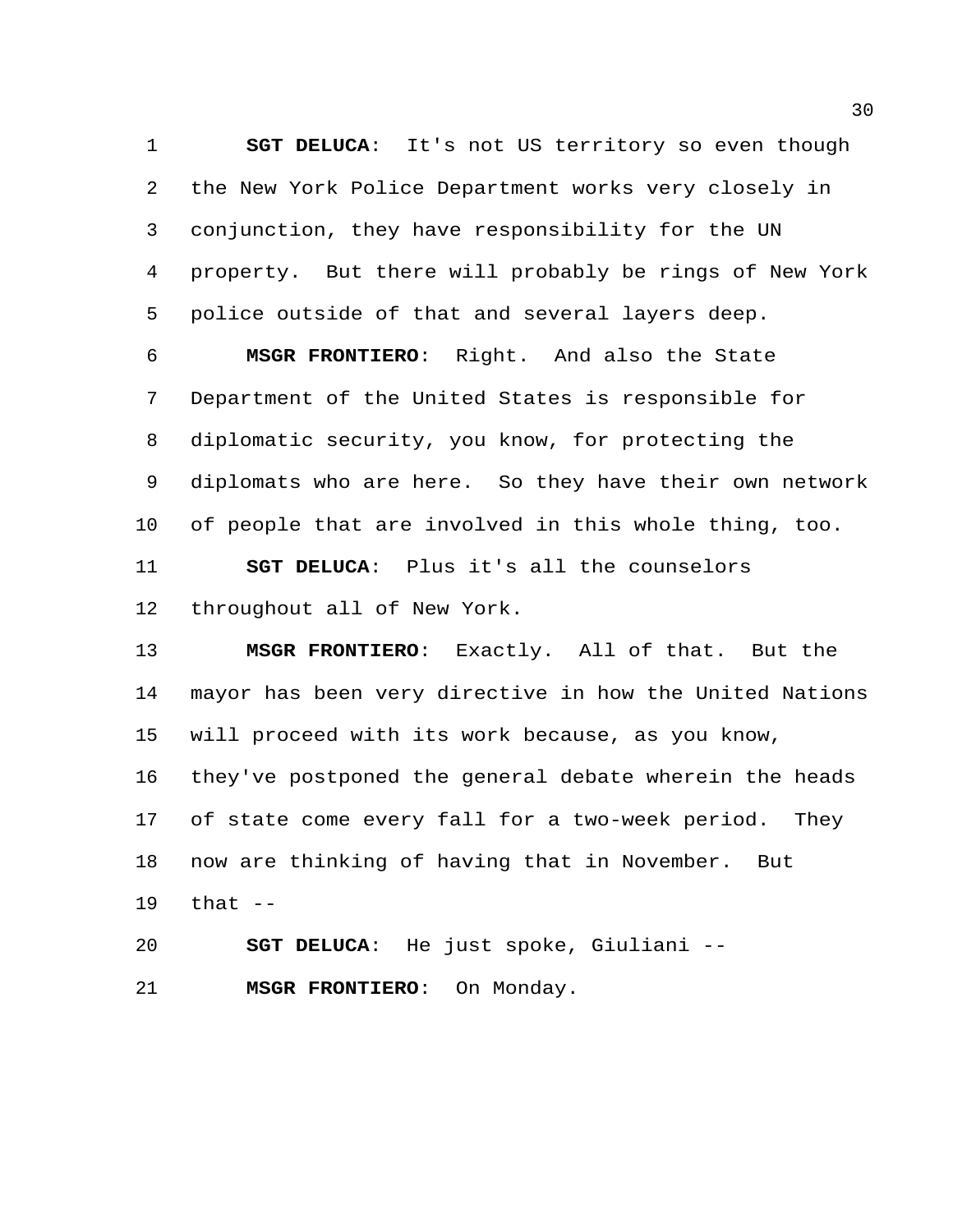**SGT DELUCA**: Right.

**SFC MORIARTY**: Were you there?

 **MSGR FRONTIERO**: Yes, I was there for that. And it was a very good speech.

**SFC MORIARTY**: How was his reception?

 **MSGR FRONTIERO**: Excellent. Excellent. I think he received a standing ovation for more than two minutes. It was really quite impressive. But he gave a great speech to the United Nations which they could really -- they need to hear once in a while that they've got to really -- they've got to be decidedly against terrorism and they've got to take action, not just talk about it. The UN is a --

**SFC MORIARTY**: Very good at talking.

 **MSGR FRONTIERO**: Don't get me going on the United Nations. So he -- there's no holds barred with him. He just really told it like it was and did a very good job.

 **SFC MORIARTY**: Nothing further? No questions? Then we'll end the interview right now.

(The interview was concluded.)